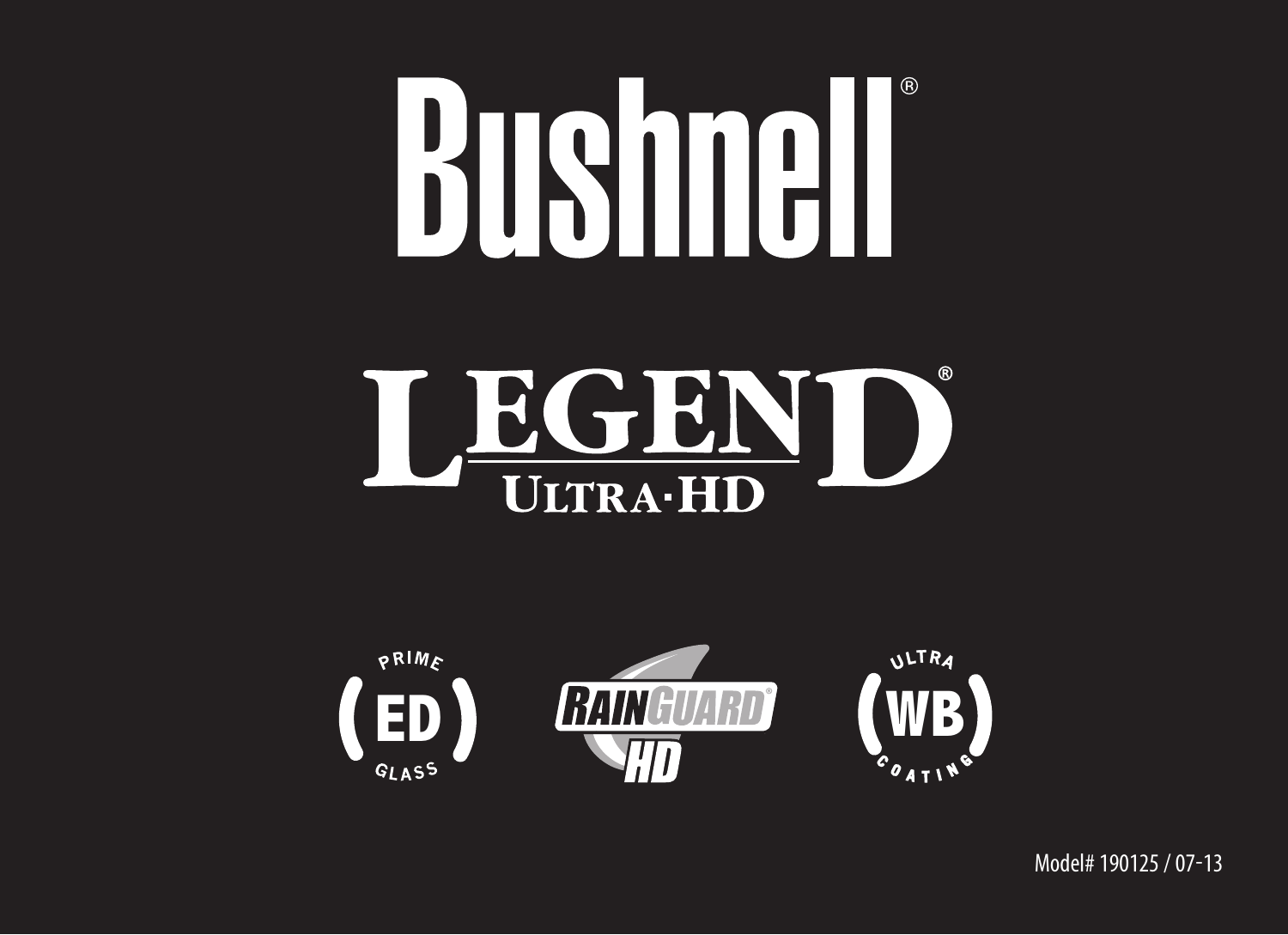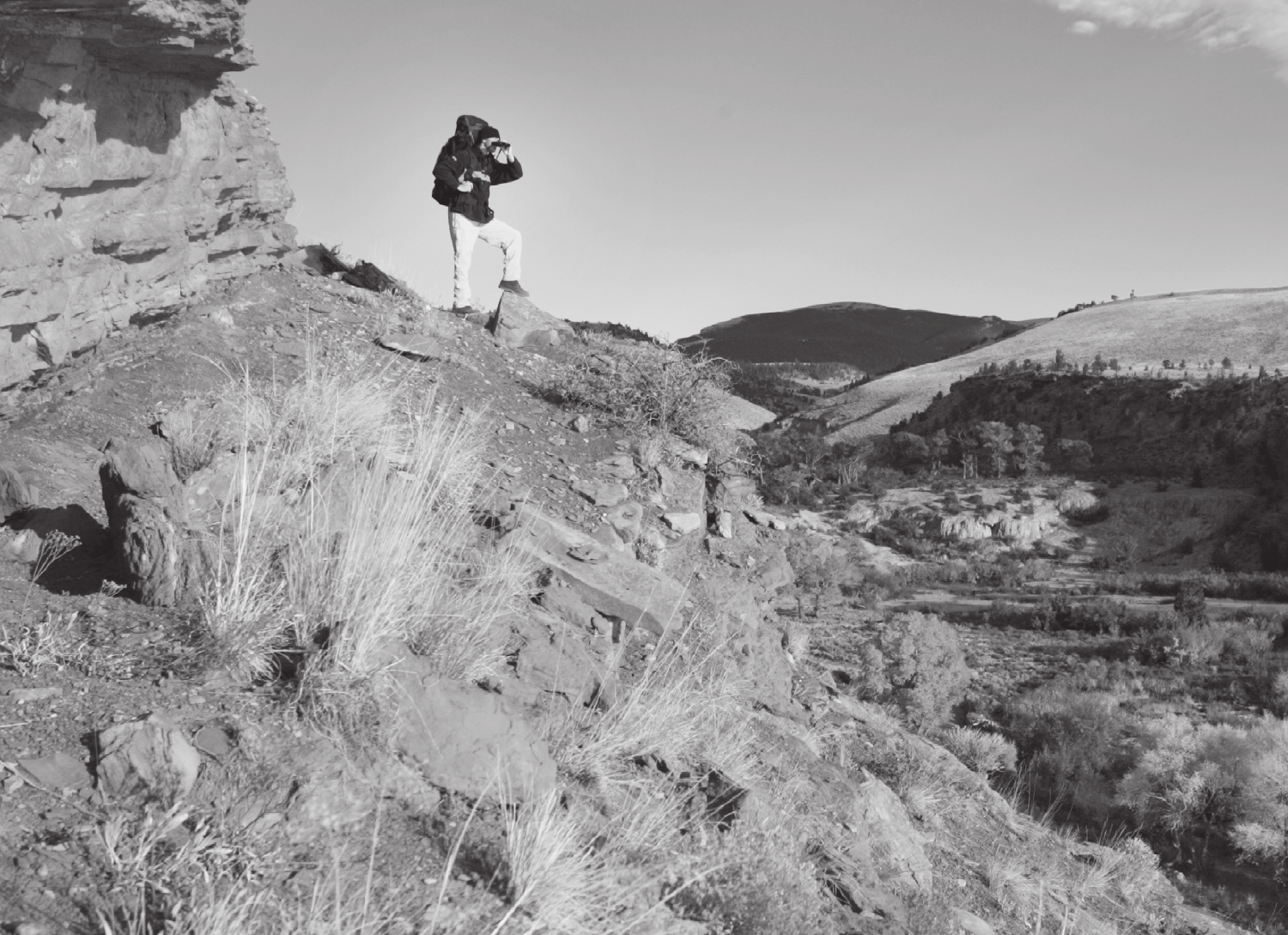# **See what this new Legend is made of.**

The new generation of Bushnell's Legend binoculars has been redesigned with even higher-performance optics and a lighter, tougher body design-no wonder we call them "Ultra•HD." For the ultimate in detailed resolution and color fidelity, they're engineered with high density ED Prime Glass. The razor-sharp optics are fully multicoatedin fact, each lens is individually custom treated with our new Ultra Wide Band Coating that optimizes brightness and contrast. New Rainguard® HD forces moisture to "bead up" tighter than ever, and even boosts light transmission while ensuring foul weather or your own breath will never cost you a view. We cut the weight by adding a magnesium chassis. With class-leading field of view and extra-long eye relief, the latest chapter of the Legend covers more country with less effort than ever before.

**ED Prime Glass.** FD Prime Extra-Low Dispersion fluorite glass delivers amazing color resolution and contrast, and virtually eliminates chromatic aberration and color-fringing to bring out the most distinct details possible in low-light conditions.

**Ultra Wide Band Coating.** An antireflection coating process that is customized for every lens element in the optical path, in order to allow the best possible light from the front glass all the way back to the eyepiece. The result? Optimum brightness and true color across the light spectrum.

**Rainguard® HD.** This patented\*, permanent, water-repellent coating causes moisture from rain, snow, sleet or condensation to bead up and scatter less light, so you get a clear, bright view when other optics would be rendered useless.

\*U.S. Patents # 6,906,862 , 6,816,310 and 6,542,302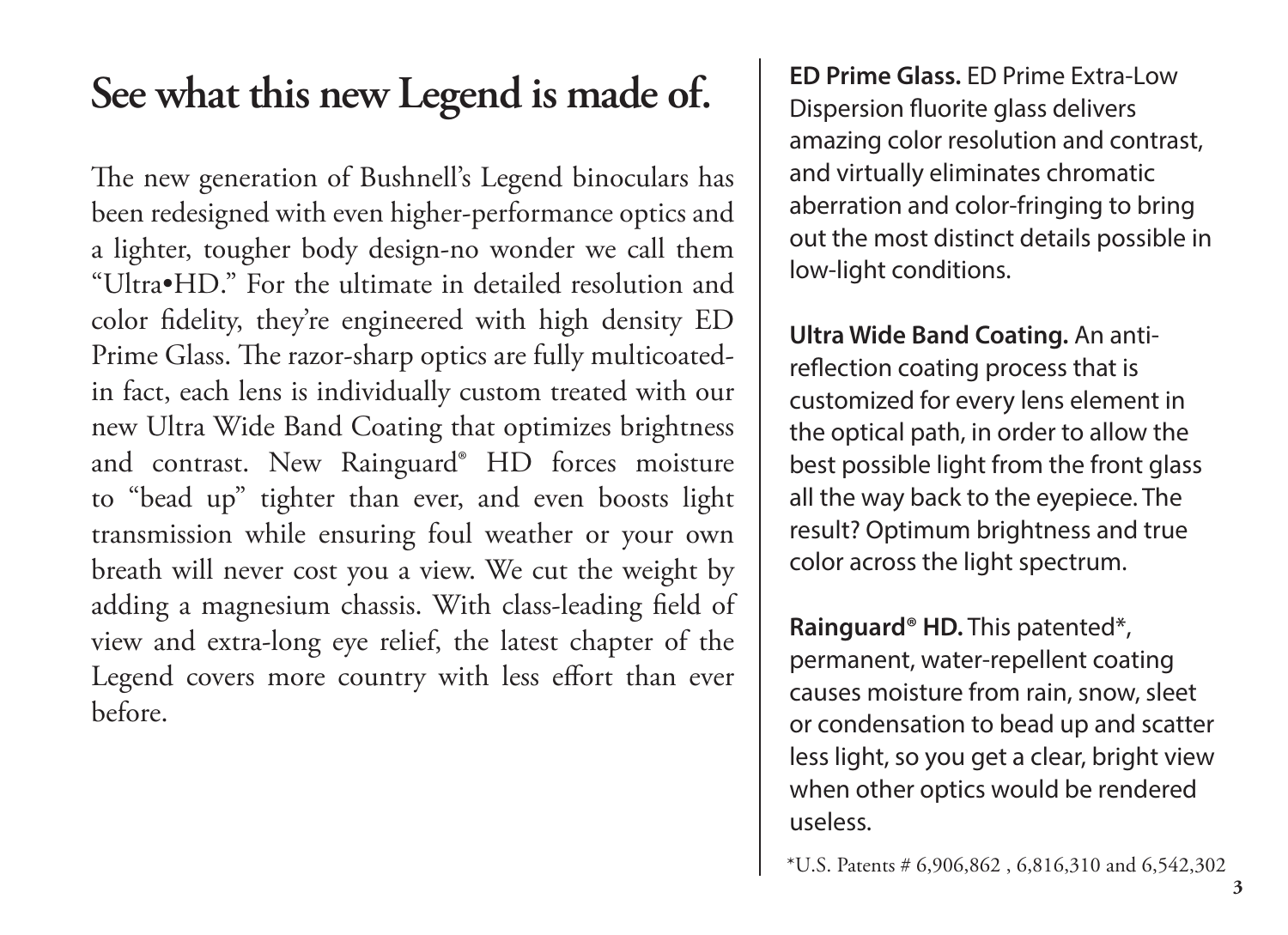Thank you for purchasing your new Bushnell **Legend Ultra HD**™ Binoculars.

This manual will help you optimize your viewing experience by explaining how you can adjust the binocular to your eyes, and how to care for this instrument. Read the instructions carefully before using your binocular.

# **EYE ADJUSTMENTS**

# **How to Adjust for Distance Between Your Eyes**

The distance between the eyes, called "interpupillary distance," varies from person to person.

To achieve perfect alignment of lens to eyes, follow these simple steps:

- 1. Hold your binocular in the normal viewing position.
- 2. Grasp each barrel firmly. Move the barrels closer together or further apart (*Fig. 1*) until you see a single circular field. Always re-set your binocular to this position before using it.

# **How to Adjust for Individual Eye Strength**

As individual eyesight varies from one person to another, your Bushnell Legend Ultra HD binocular has a diopter setting feature which allows you to fine-tune the binocular to your vision. Follow the focusing instructions on the next page.<br> *Fig. 1-Interpupillary* vision. Follow the focusing instructions on the next page.



*Distance Adjustment*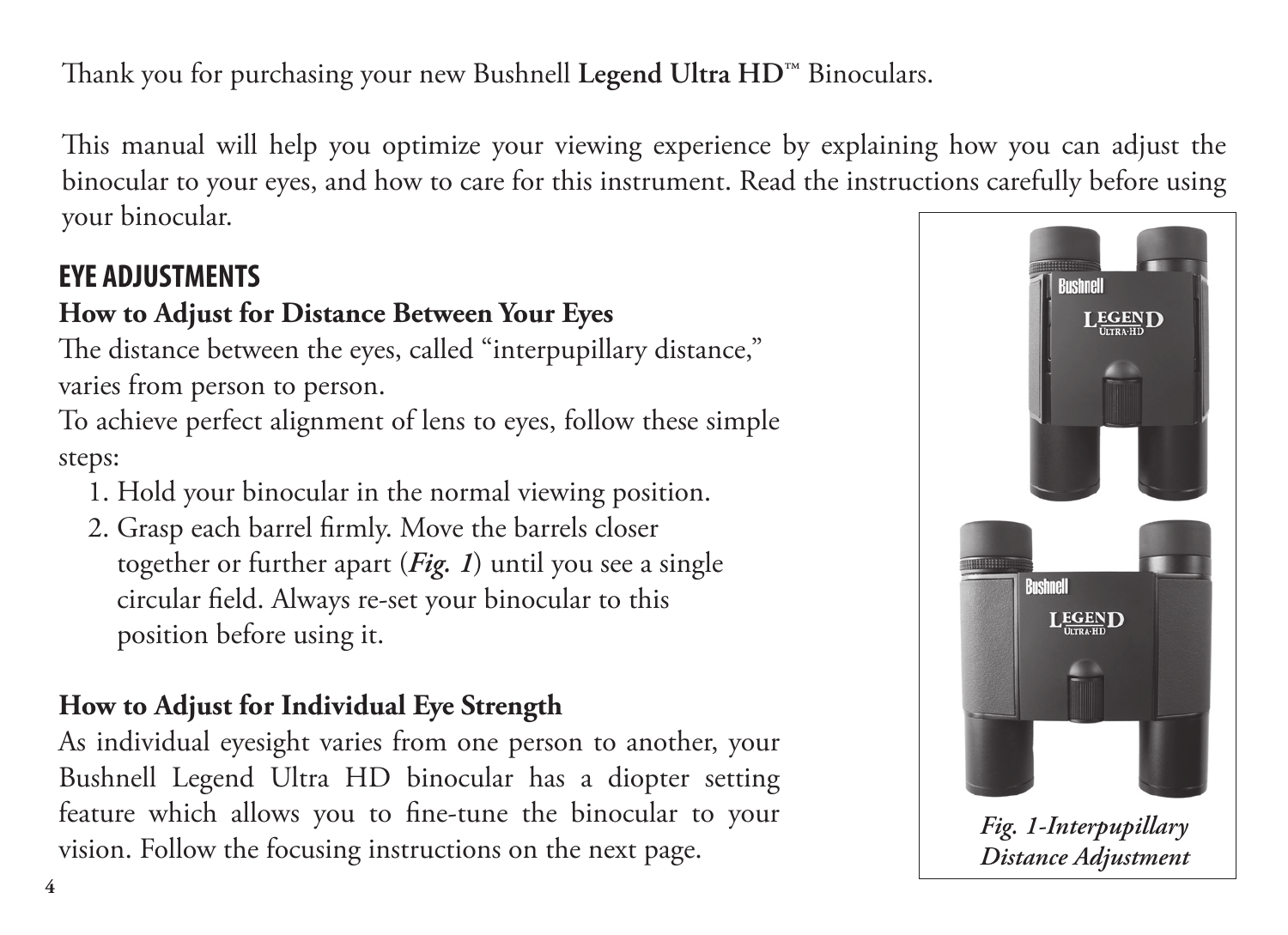# **FOCUSING**

- 1. Adjust the interpupillary distance (*Fig. 1*) until you see a single circular image.
- 2. The diopter adjustment ring is located directly below the right eyecup. Make sure the diopter adjustment is set to "zero" (small vertical mark on diopter ring is lined up with vertical index mark on right side of binocular). (*Fig. 2*) Keep both eyes open at all times.
- 3. Using the attached lens cap or your hand, cover the objective (front) lens on the right side of the binocular as you look into the eyepieces.
- 4. Using the center focus knob (*Fig. 3*), focus on a distant object with fine detail (e.g., brick wall, tree branches, etc) until it appears as sharp as possible on the left side.
- 5. Uncover the objective lens on the right side, and cover the left objective lens while continuing to view the same object.
- 6. Rotate the diopter adjustment ring to bring the object into focus in the right side of the binocular. Avoid over-turning or forcing the diopter mechanism. If you are unable to bring the object into focus in the right side by adjusting the diopter ring, make sure the left side is still focused and that the center focus knob was not moved from its original setting. The diopter adjustment only affects the right side.
- 7. Your binocular should now be adjusted for your eyes. Focusing for any distance can now be done simply by turning the center focus knob. Make a note of the diopter setting you made (which small mark on the

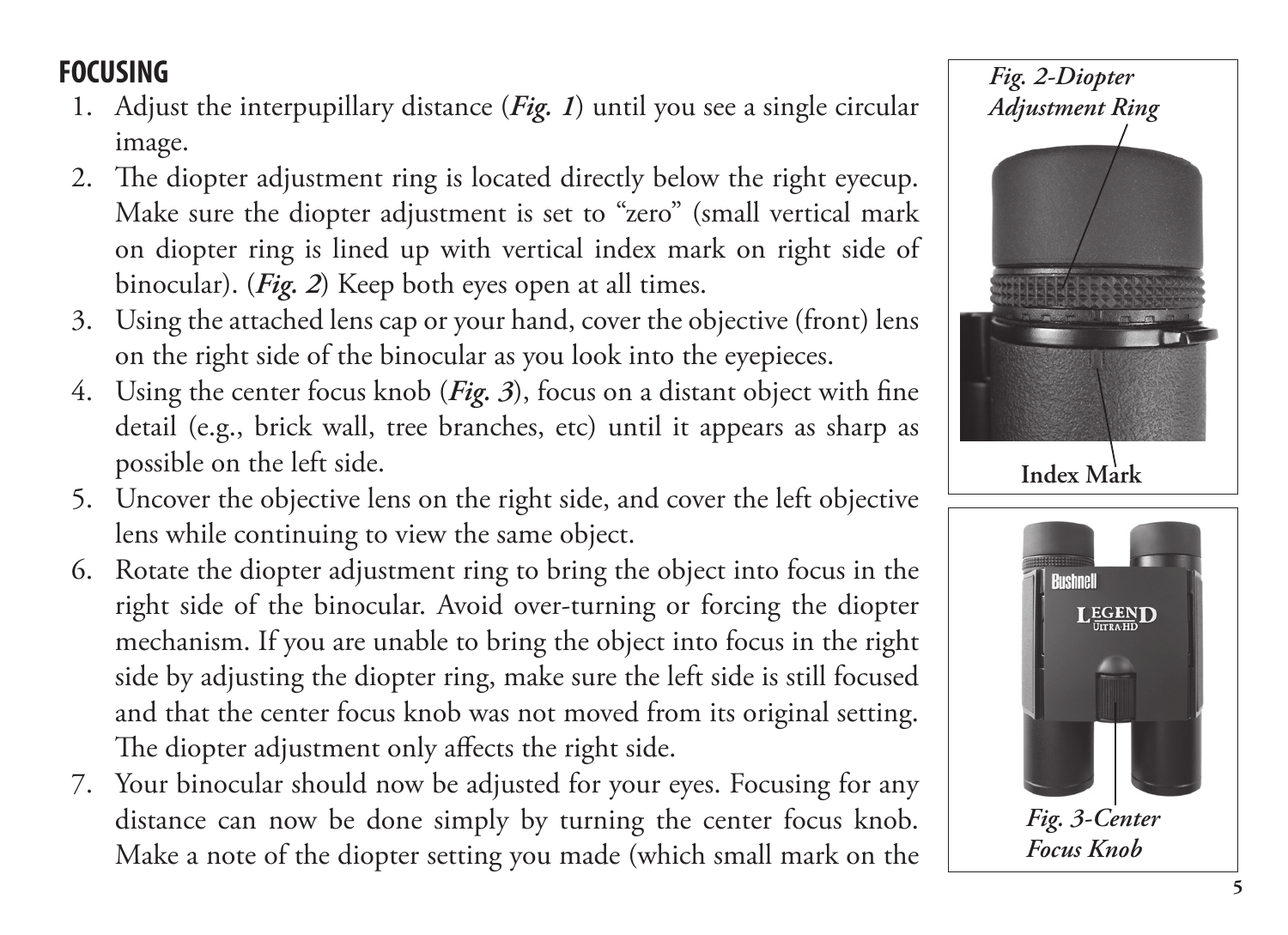diopter ring scale is opposite the vertical index mark on the binocular) for future reference.

# **EYECUP ADJUSTMENT:**

Your Bushnell Legend Ultra HD binocular is fitted with twistup eyecups designed for your comfort and to exclude extraneous light. For users without eyeglasses, twist the eyecups up, rotating the eyecups counter-clockwise until they lock into the fully "up" position (*Fig. 4*). If you wear glasses, make sure the eyecups are in the down position- this will bring your eyes closer to the binocular lens, allowing you to see the full field of view. To lower the eyecups from the full "up" position, rotate them clockwise (*Fig. 5*). The eyecups may also be left at positions "in between" fully up and fully down, which may suit some individuals better.





NEVER LOOK DIRECTLY AT THE SUN WITH YOUR BINOCULAR AS IT MAY CAUSE SERIOUS DAMAGE TO YOUR EYES

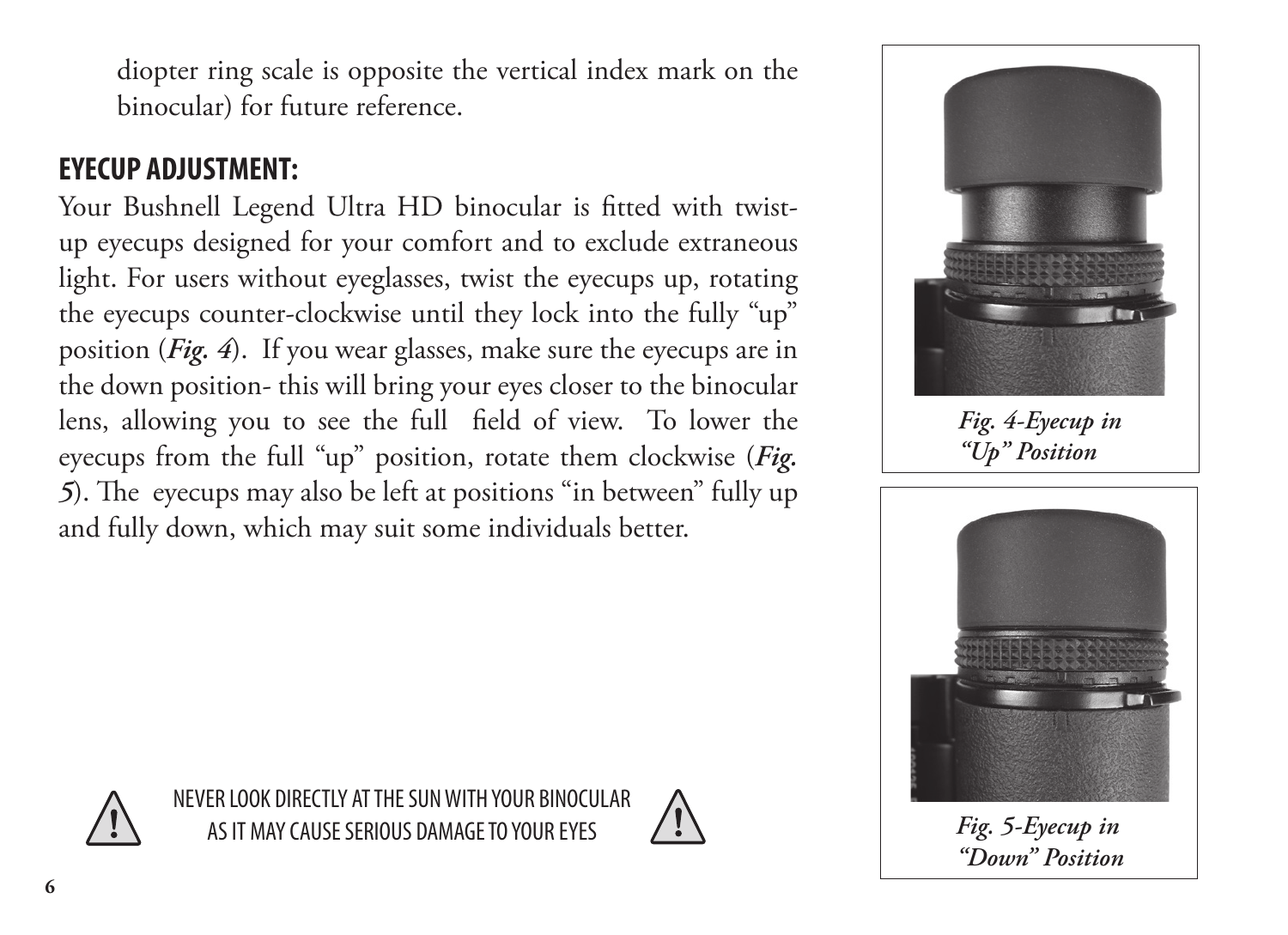# **NECKSTRAP ATTACHMENT :**

To attach the neckstrap:

- 1. Thread the narrow black section on one end of the strap through the small lug on one side of the binocular (below the eyepiece).
- 2. Loop the black part of the strap back into the plastic strap buckle, threading it through the lower part of the buckle (loosen and push the strap that's already going through the top part of the buckle out of the way first, to make this easier to do).
- 3. Repeat this process for the other side of the strap and binocular.
- 4. Adjust the length of the strap so the binocular hangs around your neck in a comfortable position (you may need to loosen the strap slightly first, so it pulls easily through the plastic strap buckles-being careful that the binocular remains supported so it cannot fall to the floor). Any excess length of black strap that sticks out after making your final adjustments can then be secured in place by sliding the small plastic sleeves over it.
- 5. Be sure to check that the strap is securely fastened by tugging on the binocular (keep a grip on it) while wearing the strap around your neck before you start using your binoculars for the first time.

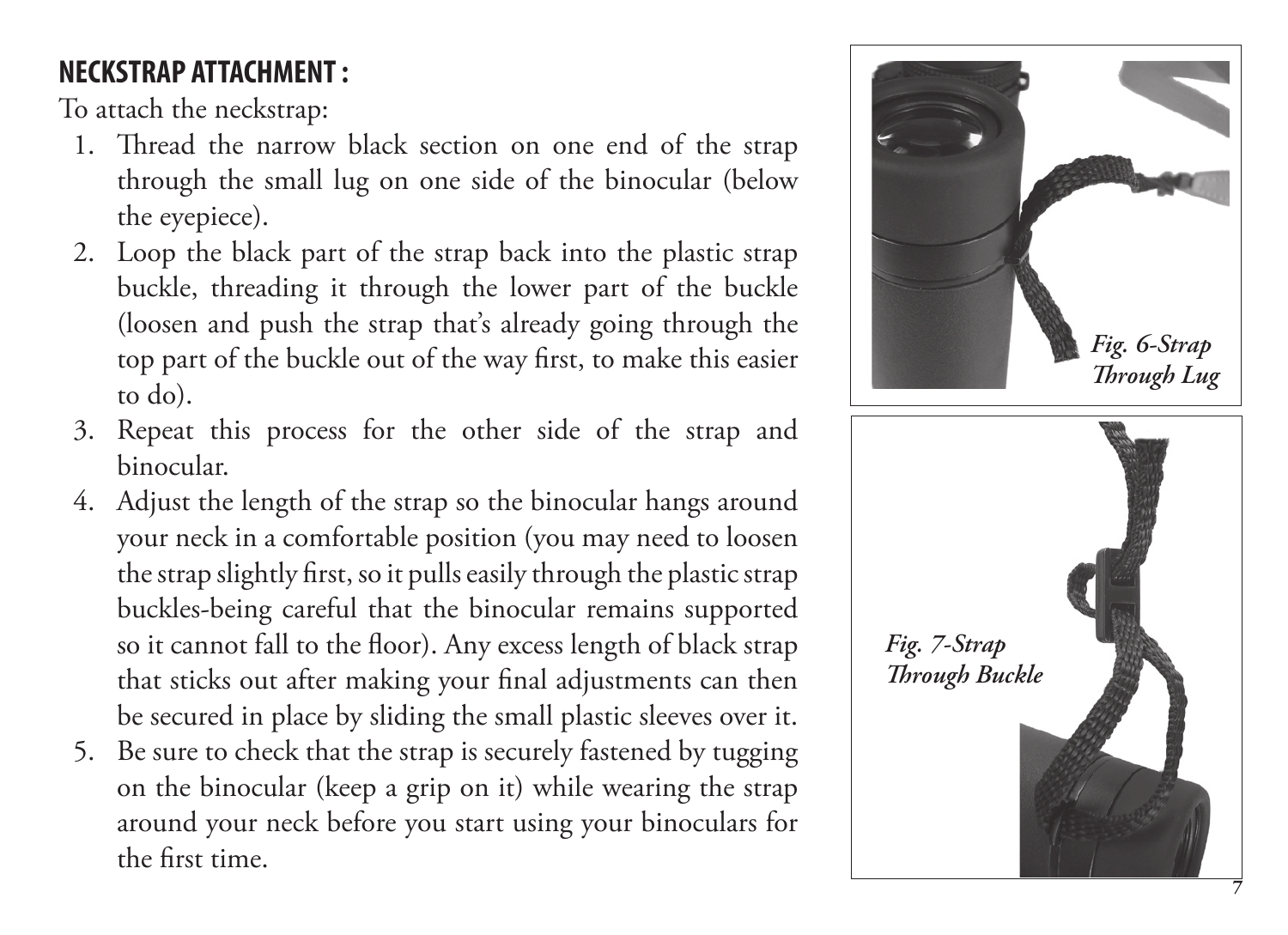# **WATERPROOF / FOGPROOF**

Your Bushnell Legend Ultra HD binocular has been designed and built utilizing the latest waterproof and fogproof technology. The binoculars are O-ring sealed for complete moisture protection. Fogproof protection is achieved from dry nitrogen purging that removes all internal moisture.

# **INSTRUCTIONS FOR CARE**

Your Bushnell Legend Ultra HD binocular will provide years of trouble-free service if it receives the normal care you would give any fine optical instrument.

- 1. Avoid sharp impacts. Set the binocular down gently on hard surfaces.
- 2. Tug on the strap after attaching it to make sure it is securely fastened to the binocular before placing it around your neck.
- 3. Store your binocular in a cool, dry place whenever possible.

# **CLEANING**

- 1. Blow away any dust or debris on the lens (or use a soft lens brush).
- 2. To remove dirt or finger prints, clean with the supplied micro-fiber cloth rubbing in a circular motion. Use of a coarse cloth or unnecessary rubbing may scratch the lens surface and eventually cause permanent damage. The included, washable"microfiber"cleaning cloth is ideal for the routine cleaning of your optics. Simply breathe lightly on the lens to provide a slight amount of moisture, then gently rub the lens with the microfiber cloth.
- 3. For a more thorough cleaning, photographic lens tissue and photographic-type lens cleaning fluid or isopropyl alcohol may be used. Always apply the fluid to the cleaning cloth – never directly on the lens.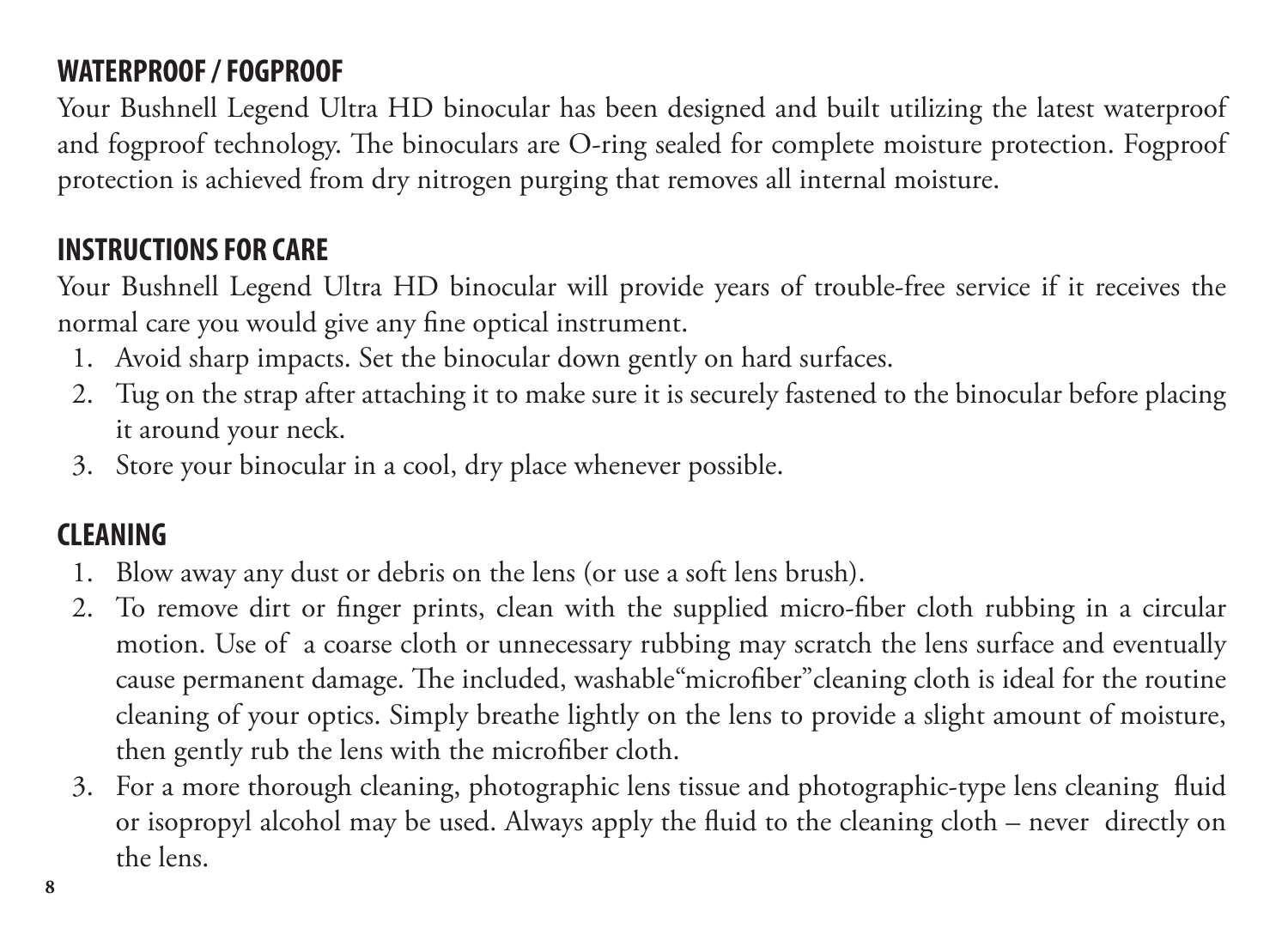#### **WARRANTY/REPAIR**

#### **LIFETIME LIMITED WARRANTY**

We are so proud of our Bushnell® Legend Ultra HD™ Binoculars that their materials and workmanship are warranted to be free of defects for the life of the binocular. The warranty is available to any owner of the Legend Ultra HD Binocular. This warranty does not cover damages caused by misuse or improper handling, installation or maintenance of the binoculars.

At our option, we will repair or replace any defective Legend Ultra HD binocular, which shall be your sole remedy under this warranty. In no event shall we be liable for transportation costs to us, costs of removal or reinstallation of the binocular, or incidental or consequential damages. Some states do not allow the exclusion of limitation of incidental or consequential damages, so the above limitation or exclusion may not apply to you.

Any return in the U.S. or Canada made under this warranty must be accompanied by the items listed below:

- 1) A check/money order in the amount of \$10.00 to cover the cost of postage and handling
- 2) Name and address for product return
- 3) An explanation of the defect
- 4) Proof of Purchase
- 5) Product should be well packed in a sturdy outside shipping carton, to prevent damage in transit, with return postage prepaid to the address listed below:

| IN U.S.A. Send To:               | IN CANADA Send To:               |
|----------------------------------|----------------------------------|
| <b>Bushnell Outdoor Products</b> | <b>Bushnell Outdoor Products</b> |
| Attn.: Repairs                   | Attn.: Repairs                   |
| $9200$ Cody                      | 140 Great Gulf Drive, Unit # B   |
| Overland Park, Kansas 66214      | Vaughan, Ontario L4K 5W1         |

For products purchased outside the United States or Canada please contact your local dealer for applicable warranty information. In Europe you may also contact Bushnell at: Bushnell Germany GmbH

 European Service Centre Mathias-Brüggen-Str. 80 D-50827 Köln GERMANY Tel: +49 221 995568-0 Fax: +49 221 995568-20

This warranty gives you specific legal rights. You may have other rights which vary from country to country. ©2013 Bushnell Outdoor Products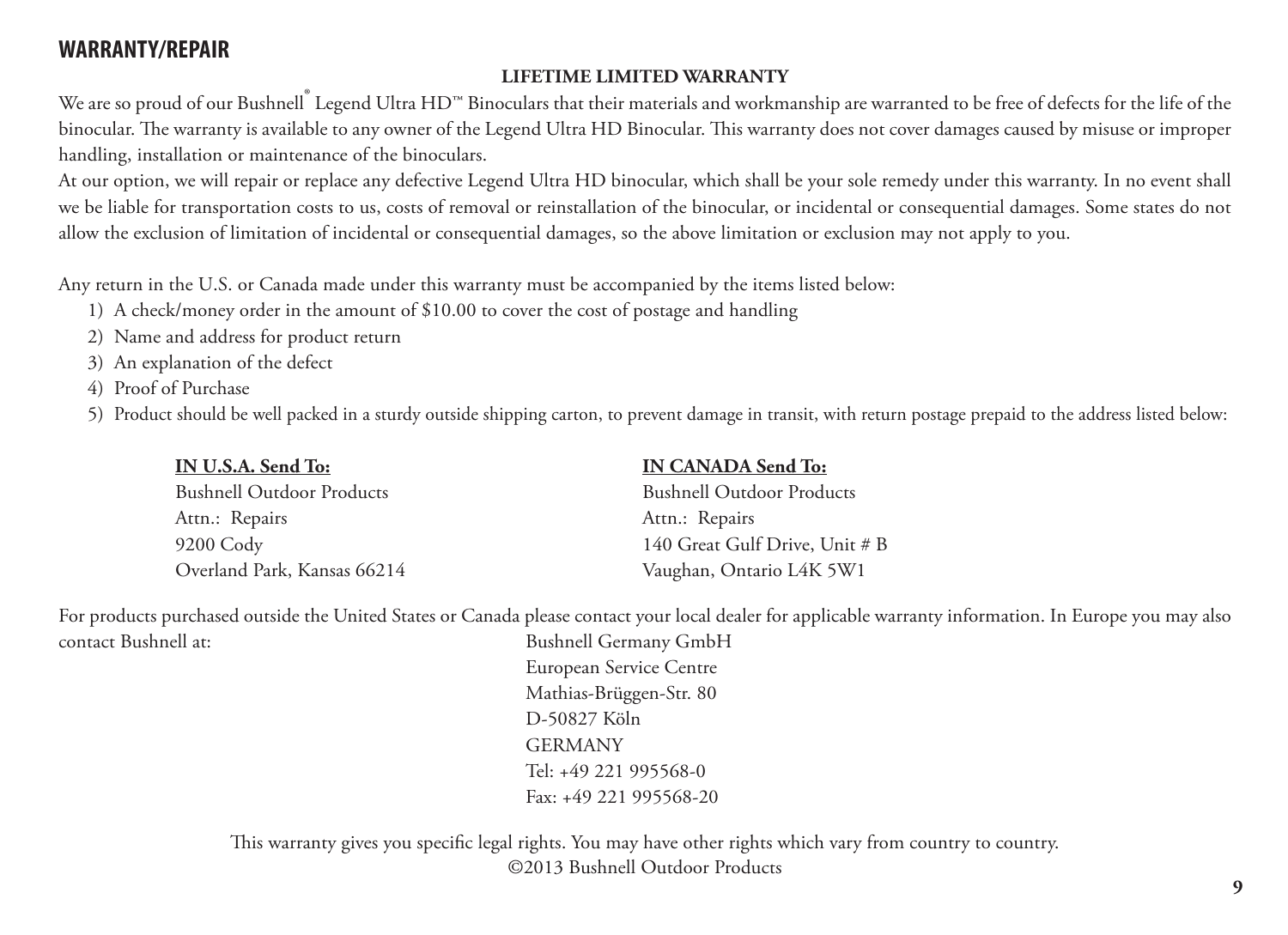# **Voyez de quoi cette nouvelle Legend est faite.**

La nouvelle génération des jumelles Bushnell Legend a été reconçue avec une optique de plus haute performance et une conception de corps plus léger et plus résistant-nous appelons ceci "Ultra HD". Pour le maximum de résolution de détails et de fidélité des couleurs, ils ont conçus le Verre de qualité supérieur ED à haute densité. Les optiques pointus sont entièrement traités multi couches, chaque lentille est individuellement traitée avec notre nouveau revêtement à bande ultra large qui optimise le contraste et la luminosité. Le nouveau Rainguard® HD provoque un "perlement" de l'humidité plus serré que jamais, et même augmente la transmission lumineuse assurant une continuité de la vision qui pourrait être dégradée par le mauvais temps ou même votre propre souffle. Nous avons allégé en ajoutant un châssis en magnésium. Avec un champ de vision de première classe et un écart œil-anneau oculaire extra longue, le dernier Legend couvre plus de terrain avec moins d'effort que jamais auparavant.

**Verre de Qualité Supérieure ED à Très Faible Dispersion.**Le Verre fluorite de Qualité Supérieure ED à Très Faible Dispersion restitue une étonnante résolution et contraste des couleurs, et élimine virtuellement les aberrations chromatiques pour faire apparaître le plus de détails possible dans des conditions lumineuses basses.

**Couche à bande ultra large.**Un procédé de recouvrement par une couche anti réflexion qui est personnalisée à chaque élément de lentille dans l'optique, pour permettre le plus de lumière possible depuis le verre avant jusqu'à l'œilleton. Le résultat? Luminosité et couleur véritable maximales tout le long du spectre lumineux.

**RainGuard® HD.**Ce revêtement breveté\*, hydrofuge provoque un perlement de l'humidité de la pluie, la neige, du verglas ou de la neige et diffuse moins de lumière, vous avez donc une vision claire et lumineuse quand les autres optiques seraient devenus inutilisable.

\*U.S. Patents (Brevets US) # 6,906,862 , 6,816,310 et 6,542,302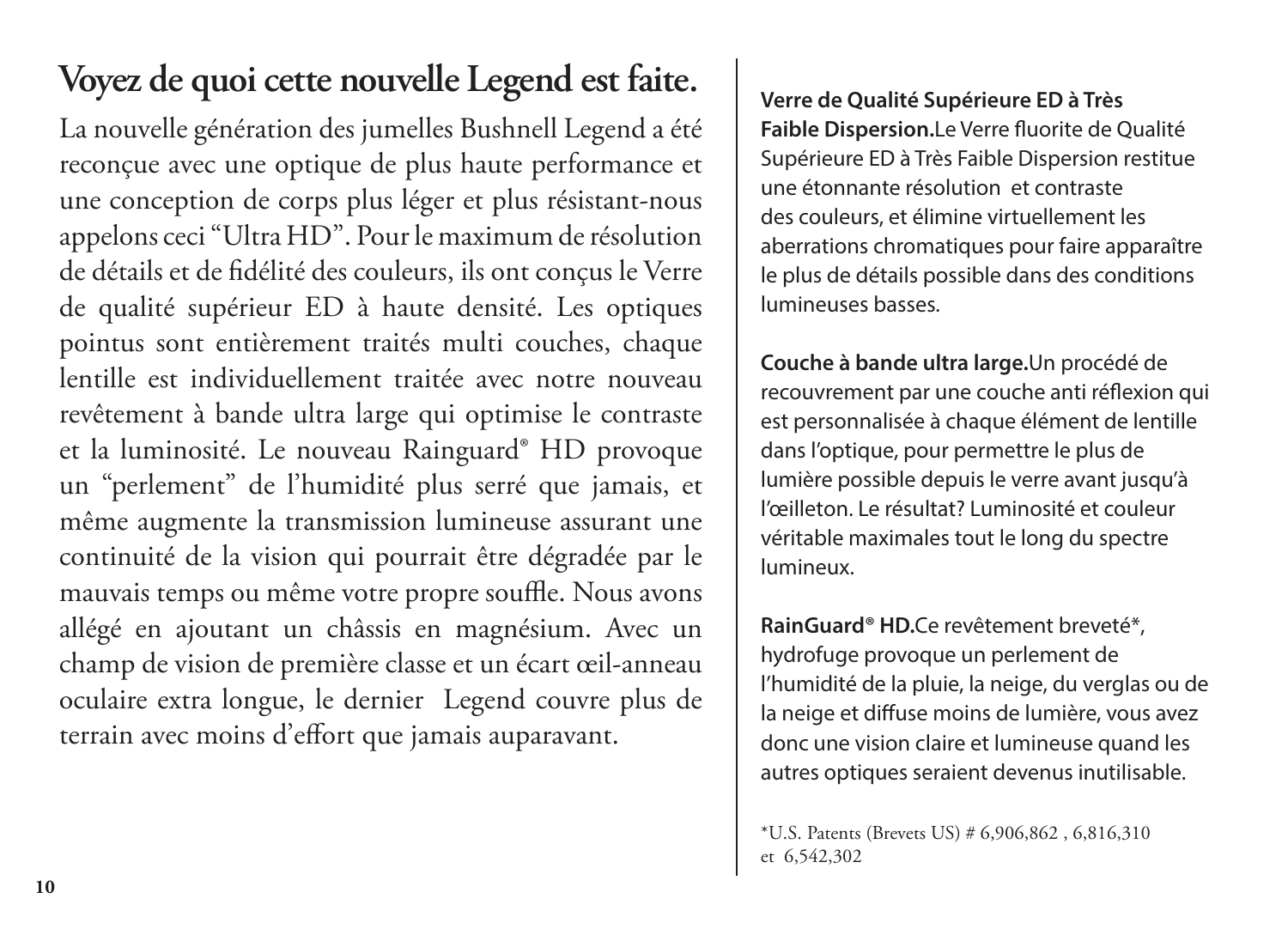Merci d'avoir fait l'acquisition des nouvelles jumelles Bushnell Legend Ultra HD™.

Ce manuel vous aidera à optimiser les performances de vos jumelles en vous indiquant comment les régler à votre vue et comment en prendre soin. Lisez ces instructions attentivement avant d'utiliser vos jumelles.

# **REGLAGES DES YEUX**

#### **Comment ajuster l'écart entre vos deux yeux**

La distance entre les deux yeux, également appelée "écart inter pupillaire", varie d'une personne à l'autre.

Pour que les yeux soient parfaitement en face des lentilles, suivez ces quelques étapes très simples :

- 1. Tenez vos jumelles normalement, comme si vous regardiez au loin.
- 2. Tenez fermement chaque lunette. Rapprochez les lunettes ou éloignezles l'une de l'autre (*Fig.1*) jusqu'à ce que vous puissiez voir un seul champ circulaire. Remettre toujours vos jumelles sur cette position avant de les utiliser.

### **Comment ajuster la dioptrie**

La vue varie d'un individu à l'autre, c'est pourquoi vos jumelles Bushnell Legend Ultra HD sont équipées d'un dispositif d'ajustement dioptrique qui vous permettra de régler les jumelles à votre vue de manière précise. Suivre les instructions concernant la mise au point situées sur la page suivante. *Fig. 1-Réglage de la* 



*distance interpupillaire*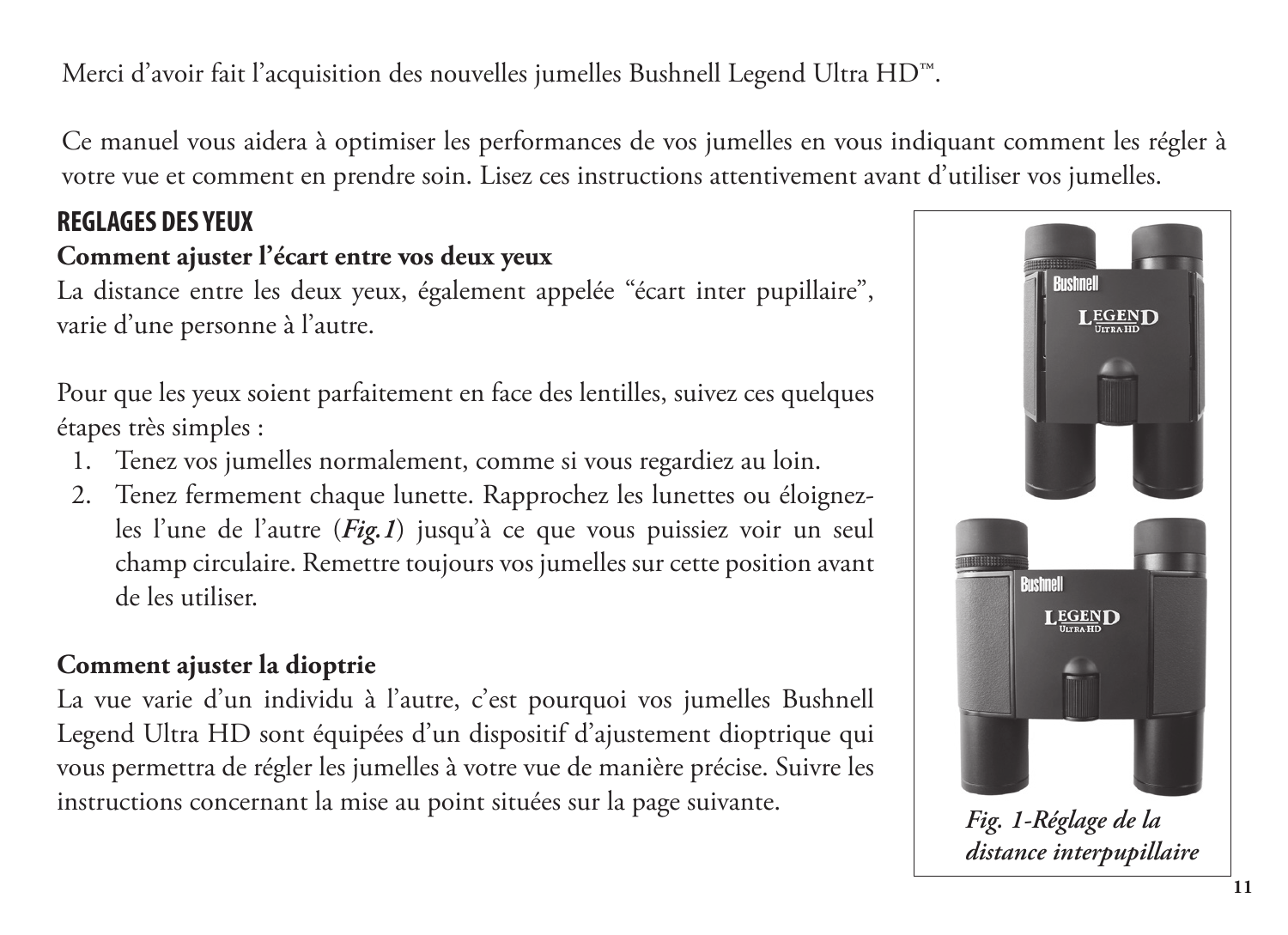#### **MISE AU POINT**

- 1. Régler l'écart inter pupillaire (*Fig. 1*) jusqu'à voir une image circulaire unique.
- 2. La bague de réglage dioptrique est située juste en dessous l'œilleton droit. Assurez-vous que le réglage dioptrique est défini sur « zéro » (le petit repère vertical sur la bague de réglage dioptrique doit être aligné avec le repère vertical sur le côté droit des jumelles)(*Fig. 2*). Gardez les deux yeux ouverts pendant la durée du réglage.
- 3. En utilisant les caches lentilles fixés ou votre main, couvrir la lentille de focalisation (avant) sur le coté droit des jumelles en même temps que vous regarder dans les œilletons.
- 4. En utilisant la molette centrale faire la mise au point (*Fig. 3*) sur un objet lointain doté d'une multitude de détails (par exemple un mur de briques, les branches d'un arbre, etc.) jusqu'à ce que celui-ci soit le plus net possible sur le coté gauche.
- 5. Découvrir la lentille de focalisation sur le coté droit et couvrir la lentille de focalisation gauche tout en continuant de visualiser le même objet.
- 6. Tourner la bague du réglage dioptrique pour mettre au point l'objet sur le coté droit des jumelles. Eviter de trop tourner ou de forcer le mécanisme dioptrique. Si vous êtes dans l'incapacité de mettre au point l'objet dans le coté droit en réglant la bague dioptrique, assurez vous que le coté gauche est toujours mis au point et que la molette de mise au point centrale ne s'est pas déplacée de son réglage d'origine. L'ajustement dioptrique n'affecte que le côté droit.



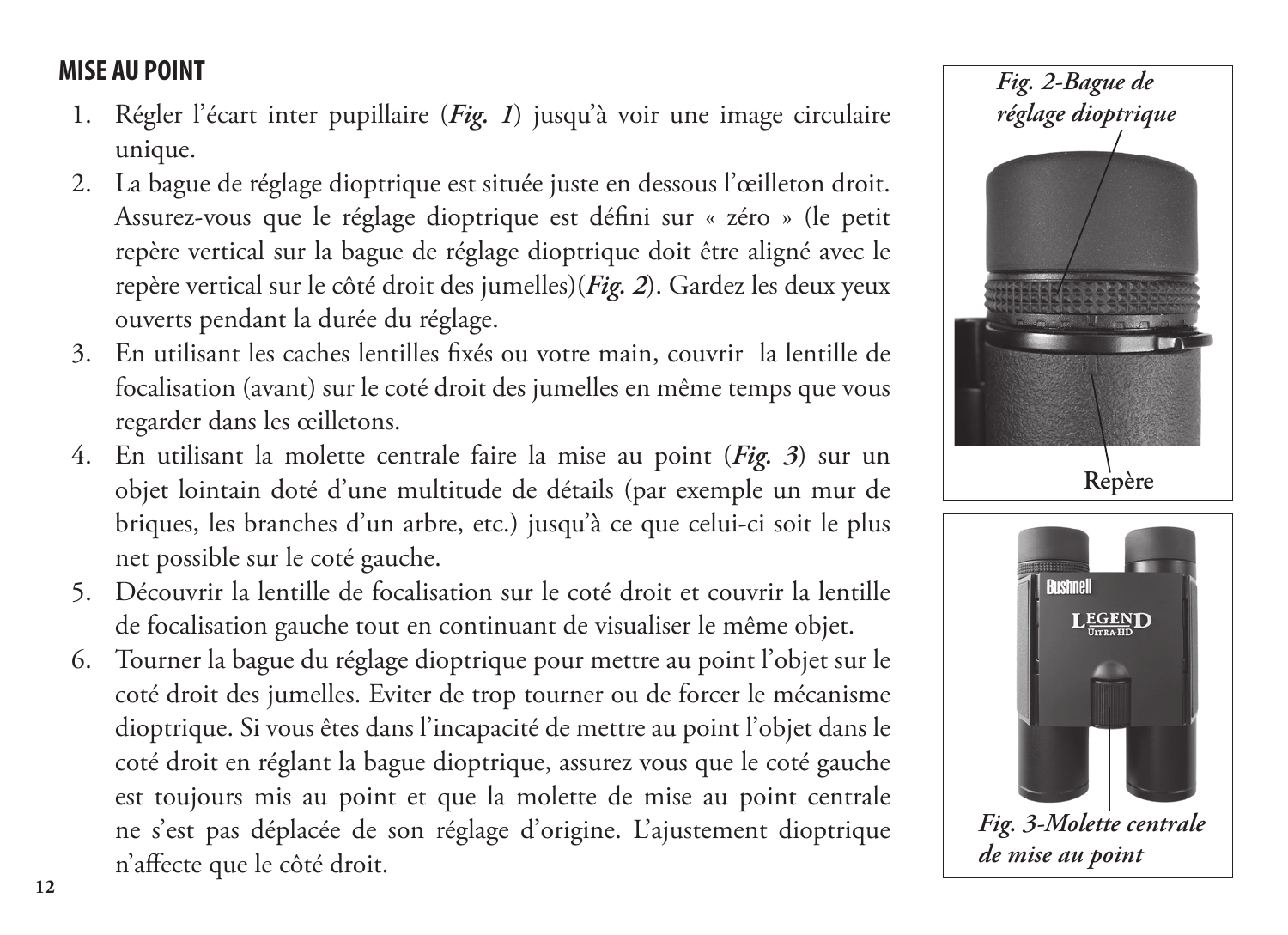7. Vos jumelles sont maintenant ajustées à votre vue. La mise au point pour toute distance peut maintenant être effectuée en tournant la molette centrale de mise au point. Prenez note du réglage dioptrique réalisé (quel petit repère sur l'échelle de bague de réglage dioptrique se trouve en face du repère vertical sur les jumelles) pour référence ultérieure.

# **AJUSTEMENT DES ŒILLETONS :**

Vos jumelles Bushnell Legend Ultra HD sont équipées d'œilletons twistup conçus pour votre confort et éliminer toute lumière superflue. Pour les utilisateurs sans lunettes, tourner les œilletons vers le haut, en tournant les œilletons dans le sens contraire des aiguilles d'une montre jusqu'à ils se verrouillent dans la position "haute" (*Fig. 4*). Si vous porter des lunettes, s'assurer que les œilletons sont en position "basse"- ceci amènera vos yeux plus prêt des lentilles de jumelles, vous permettant de voir le champ de vision complet. Pour abaisser les œilletons de la position "haute", faitesles simplement tourner dans le sens des aiguilles d'une montre (*Fig. 5*). Les œilletons peuvent aussi être laissés dans des positions "entre" complètement haute et complètement basse, ce qui peut mieux convenir à certains.



*Fig. 4-Œilletons en position « haute »*



*Fig. 5-Œilletons en position « basse »*



NE REGARDEZ JAMAIS LE SOLEIL DIRECTEMENT AVEC VOS JUMELLES. CELA POURRAIT OCCASIONNER DE GRAVES LÉSIONS OCCULAIRES

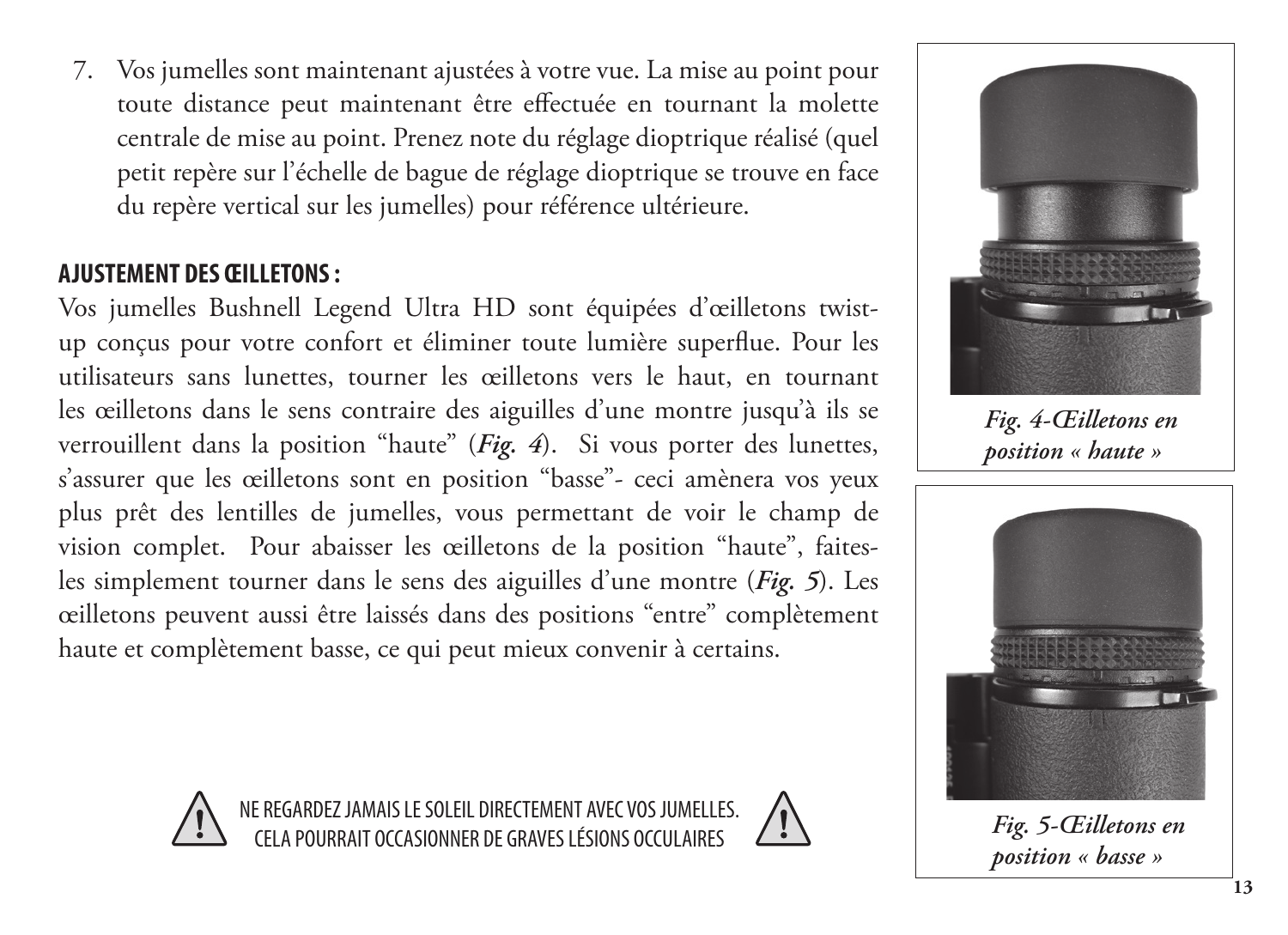#### **bandoulière :**

Pour attacher la bandoulière:

- 1. Enfilez la partie noire étroite sur une extrémité de la bandoulière à travers la petite bride sur un côté des jumelles (en dessous de l'oculaire).
- 2. Faites passer la partie noire de la bandoulière dans la boucle en plastique, en l'enfilant dans la partie inférieure de la boucle (pour faciliter cette opération, commencez par desserrer et repousser la bandoulière traversant la partie supérieure de la boucle).
- 3. Répétez la procédure pour l'autre côté de la bandoulière et des jumelles.
- 4. Ajustez la longueur de la bandoulière afin que les jumelles pendent à votre cou dans une position confortable (vous devrez peutêtre desserrer légèrement la bandoulière afin qu'elle se coule plus facilement dans les boucles en plastique. Assurez-vous que les jumelles sont bien soutenues pour qu'elles ne tombent pas). Toute longueur de bandoulière noire excessive restant après vos derniers ajustements peut alors être fixée en faisant glisser les petits manchons en plastique.
- 5. Avant d'utiliser vos jumelles pour la première fois, assurez-vous que la bandoulière est solidement fixée en tirant sur les jumelles (empoignez-les fermement) tout en portant la bandoulière autour de votre cou.

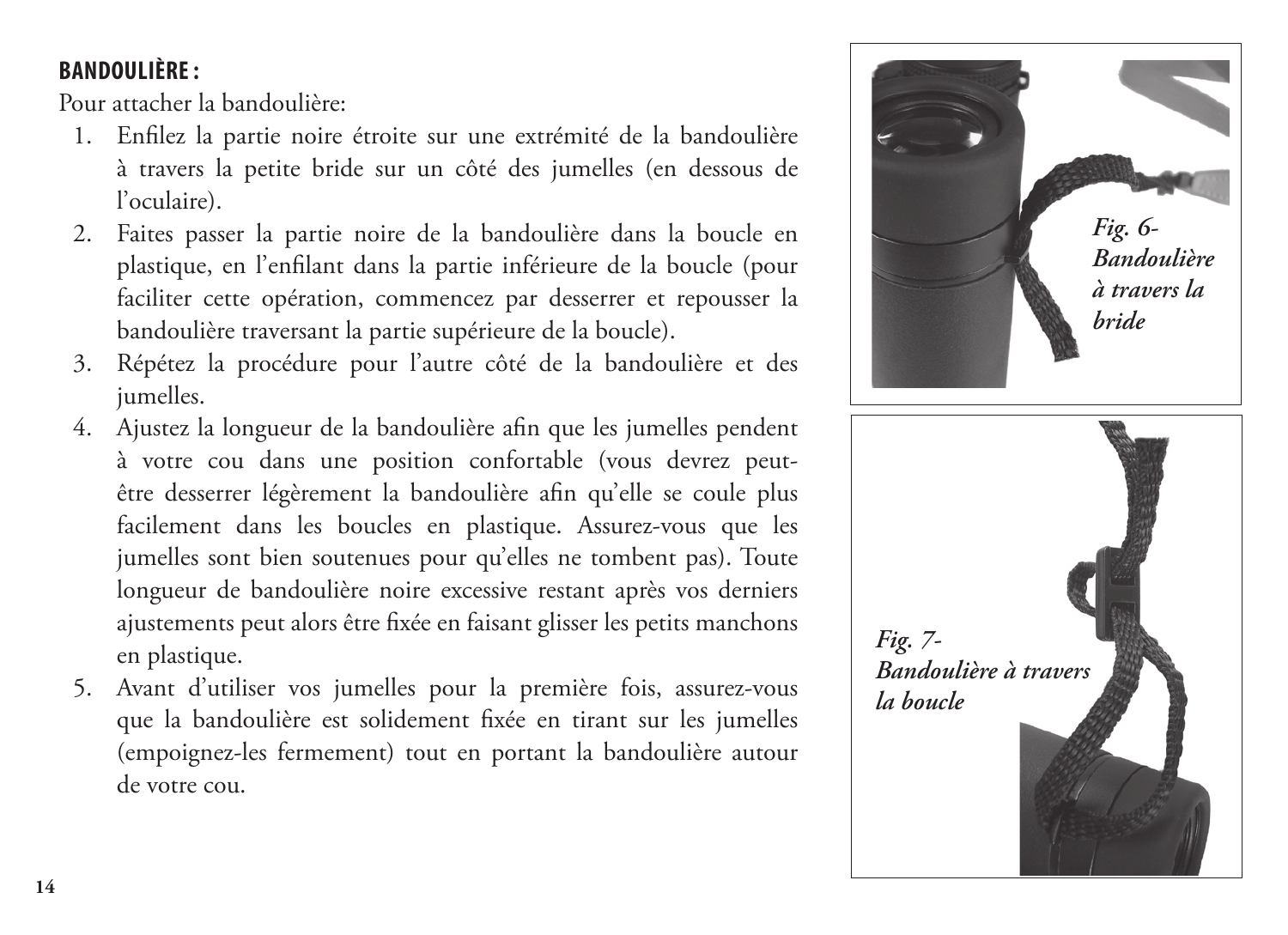#### **IMPERMEABILITE ET ETANCHEITE AU BROUILLARD**

Vos jumelles Bushnell Legend Ultra HD ont été concues et construites en utilisant les dernières technologies d'imperméabilité et d'étancheité au brouillard. Les jumelles sont gardées étanches par joints toriques pour une protection totale contre l'humidité. La protection etanche au brouillard est réalisé à partir de nitrogéne sec purgant qui ôte toute humidité interne.

#### **CONSEILS D'ENTRETIEN**

Vos jumelles Bushnell Legend Ultra HD resteront parfaitement fonctionnelles pendant des années si vous les entretenez aussi bien que n'importe quel autre appareil optique.

- 1. Eviter les impacts brutaux. Poser délicatement les jumelles sur des surfaces dures.
- 2. Tirer sur la courroie après l'avoir fixée pour s'assurer qu'elle est bien fixée aux jumelles avant de la placer autour de votre cou.
- 3. Entreposer vos jumelles dans un endroit sec et sec si possible.

#### **NETTOYAGE**

- 1. Souffler la poussière ou les particules accumulées sur la lentille (ou utiliser une brosse douce conçue pour le nettoyage des lentilles).
- 2. Pour enlever la poussière ou les traces de doigt, nettoyer avec le chiffon microfibre fournit en frottant dans un mouvement circulaire. L'utilisation d'un tissu grossier ou un frottement inutile risque de rayer la surface de la lentille et éventuellement de causer des dégâts permanents. Le chiffon de nettoyage "microfibre"inclut est lavable et est idéal pour un nettoyage de routine de votre optique. Simplement souffler légerement sur les lentilles pour fournir une petite quantité d'humidité, ensuite passer le chiffon microfibre sur les lentilles.
- 3. Pour un nettoyage plus en profondeur, utiliser une lingette spéciale lentilles photographiques et un liquide de nettoyage pour les lentilles de type photographique, ou encore de l'alcool d'isopropyle. Appliquez toujours le liquide sur le chiffon et pas directement sur la lentille.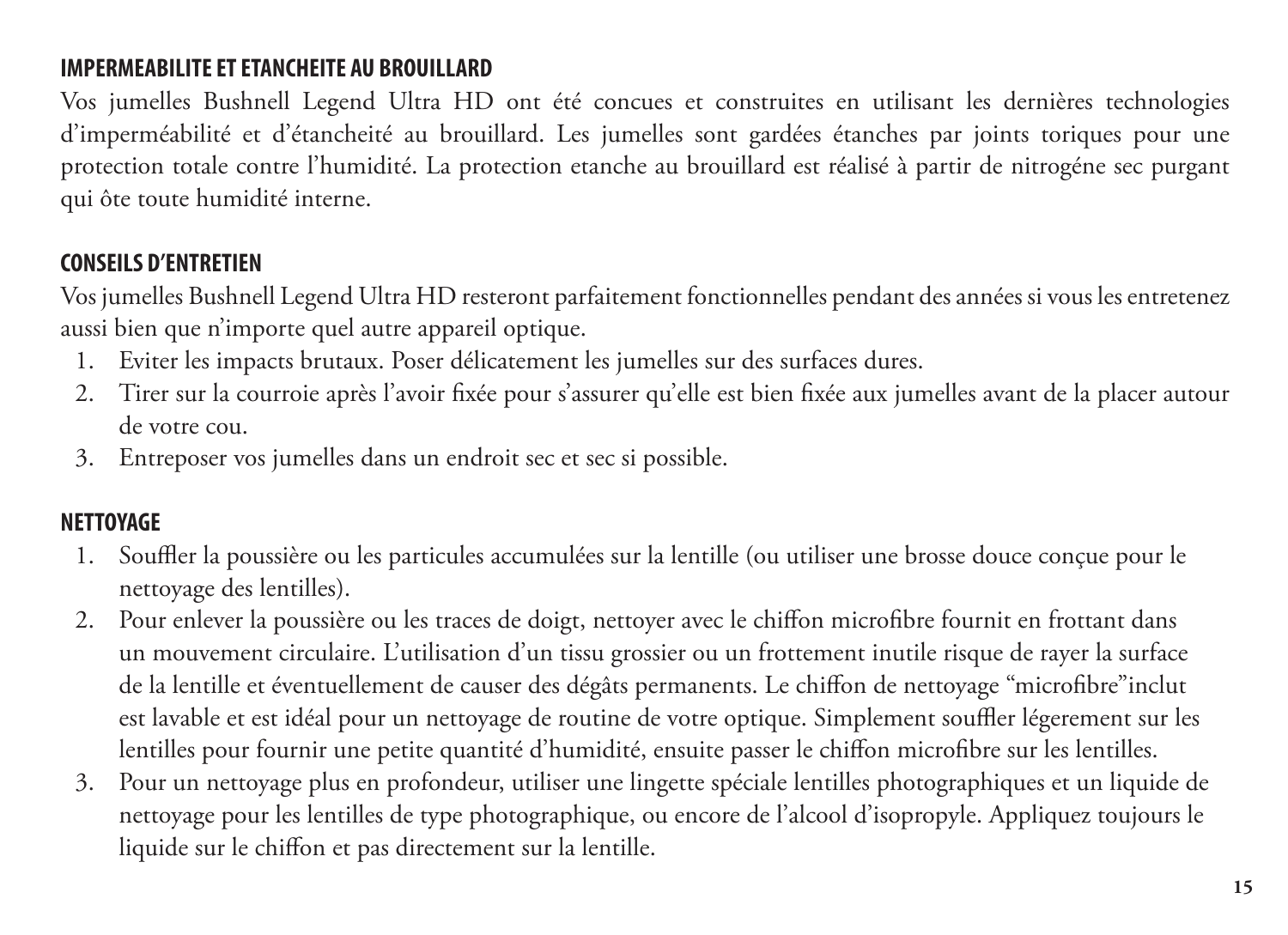#### **GARANTIE / RÉPARATION**

#### **GARANTIE À VIE LIMITÉE Legend Ultra HD®**

Nous avons une telle confiance en nos jumelles Legend Ultra HD™ Bushnell® que leurs matériaux et fabrication sont garantis exempts de défauts durant la durée de service des jumelles Legend Ultra HD. La garantie est disponible pour tout propriétaire de jumelles Legend Ultra HD. La présente garantie ne couvre pas les dommages causés par une utilisation, une manipulation, une installation et un entretien incorrects de l'instrument.

Nous réparerons ou remplacerons, à notre discrétion, les jumelles Legend Ultra HD défectueuses, ce qui constituera votre seul recours dans le cadre de la présente garantie. En aucun cas nous ne serons responsables des frais de port jusqu'à notre société, des frais de démontage et remontage des jumelles, ni des dommages fortuits ou indirects. Certains états n'admettent pas l'exclusion ou la limitation des dommages fortuits ou indirects ; il se peut donc que la limitation ou l'exclusion ci-dessus ne s'applique pas à votre cas.

Tout retour effectué aux États-Unis ou au Canada, dans le cadre de la présente garantie, doit être accompagné des articles indiqués ci-dessous :

- 1) un chèque ou mandat d'une somme de 10,00 \$ US pour couvrir les frais d'envoi et de manutention
- 2) le nom et l'adresse pour le retour du produit
- 3) une description du défaut constaté
- 4) la preuve d'achat
- 5) Le produit doit être emballé soigneusement, dans un carton d'expédition solide, pour éviter qu'il ne soit endommagé durant le transport ; envoyez-le en port payé, à l'adresse indiquée ci-dessous :

| Aux États-Unis, envoyez à :      | Au CANADA, envoyez à :           |
|----------------------------------|----------------------------------|
| <b>Bushnell Outdoor Products</b> | <b>Bushnell Outdoor Products</b> |
| Attn.: Repairs                   | Attn.: Repairs                   |
| 9200 Cody                        | 140 Great Gulf Drive, Unit # B   |
| Overland Park, Kansas 66214      | Vaughan, Ontario L4K 5W1         |

Pour les produits achetés en dehors des États-Unis et du Canada, veuillez contacter votre distributeur local pour tous renseignements concernant la garantie.

En Europe, vous pouvez aussi contacter Bushnell au : Bushnell Germany GmbH

 European Service Centre Mathias-Brüggen-Str. 80 D-50827 Köln GERMANY Tel: +49 221 995568-0 Fax: +49 221 995568-20

La présente garantie vous donne des droits légaux spécifiques. Vous pouvez avoir d'autres droits qui varient selon les pays. ©2013 Bushnell Outdoor Products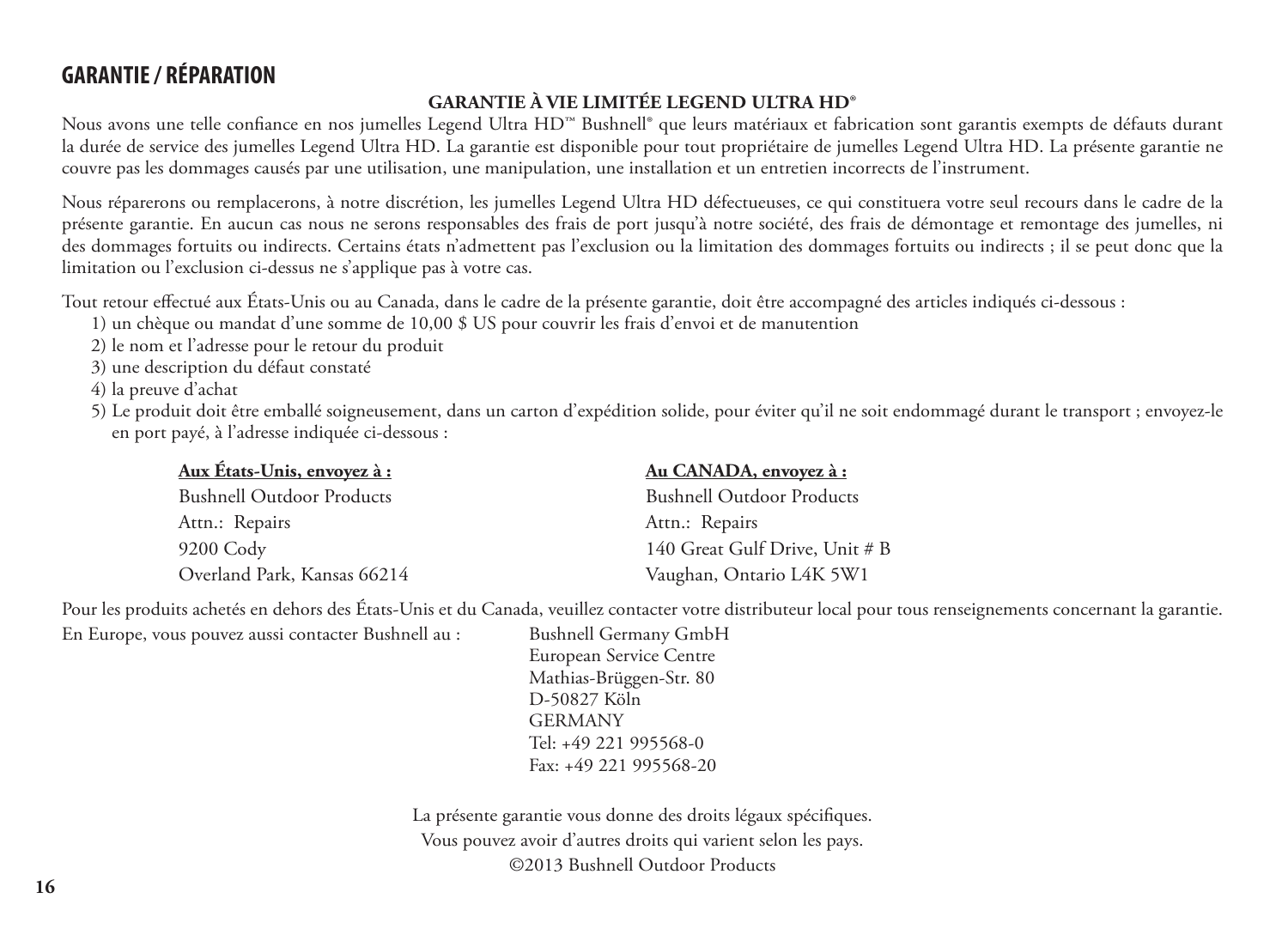# **Vea de qué están hechos los nuevos Legend.**

La nueva generación de gemelos Legend de Bushnell ha sido rediseñada con una óptica de prestaciones aún mejores y un cuerpo de diseño más ligero y resistente, no sorprende que la llamemos "Ultra•HD". Para conseguir la detallada resolución y la fidelidad de color definitivas, los hemos proyectado con cristal de primera ED. La pulida óptica está totalmente multirrecubierta: de hecho, cada lente se trata a medida individualmente con nuestro nuevo recubrimiento de banda ultra ancha que optimiza el brillo y el contraste. El nuevo Rainguard® HD fuerza la humedad a retirarse con más energía que nunca antes e incluso amplifica la transmisión de la luz al tiempo que garantiza que la climatología adversa o su propio aliento no le impidan nunca una vista. Reducimos el peso añadiendo un chasis de magnesio. Con un campo de visión a la vanguardia y una distancia al ojo extra-grande, la última versión de los Legend abarca más campo con menos esfuerzo que nunca.

**Excelente vidrio ED.**El excelente cristal de fluorita de dispersión extra-baja ED proporciona una resolución del color y un contraste extraordinarios, y elimina virtualmente la aberración cromática y la alteración cromática en los extremos, consiguiendo los detalles más diferenciados posibles en condiciones de baja iluminación.

**Recubrimiento de banda ultra-ancha.**El proceso de recubrimiento antirreflejos se adapta para cada elemento de la lente en la trayectoria óptica para permitir la mejor luz posible desde el vidrio delantero hasta el ocular. ¿El resultado? Brillo óptimo y color verdadero en todo el espectro luminoso.

**HD RainGuard®.**Este recubrimiento permanente e hidrófugo patentado\* repele la humedad de la lluvia, nieve, ventisca o condensación y hace que disperse menos luz, de forma que usted tiene una visión clara y brillante en situaciones que otras ópticas servirían de poco.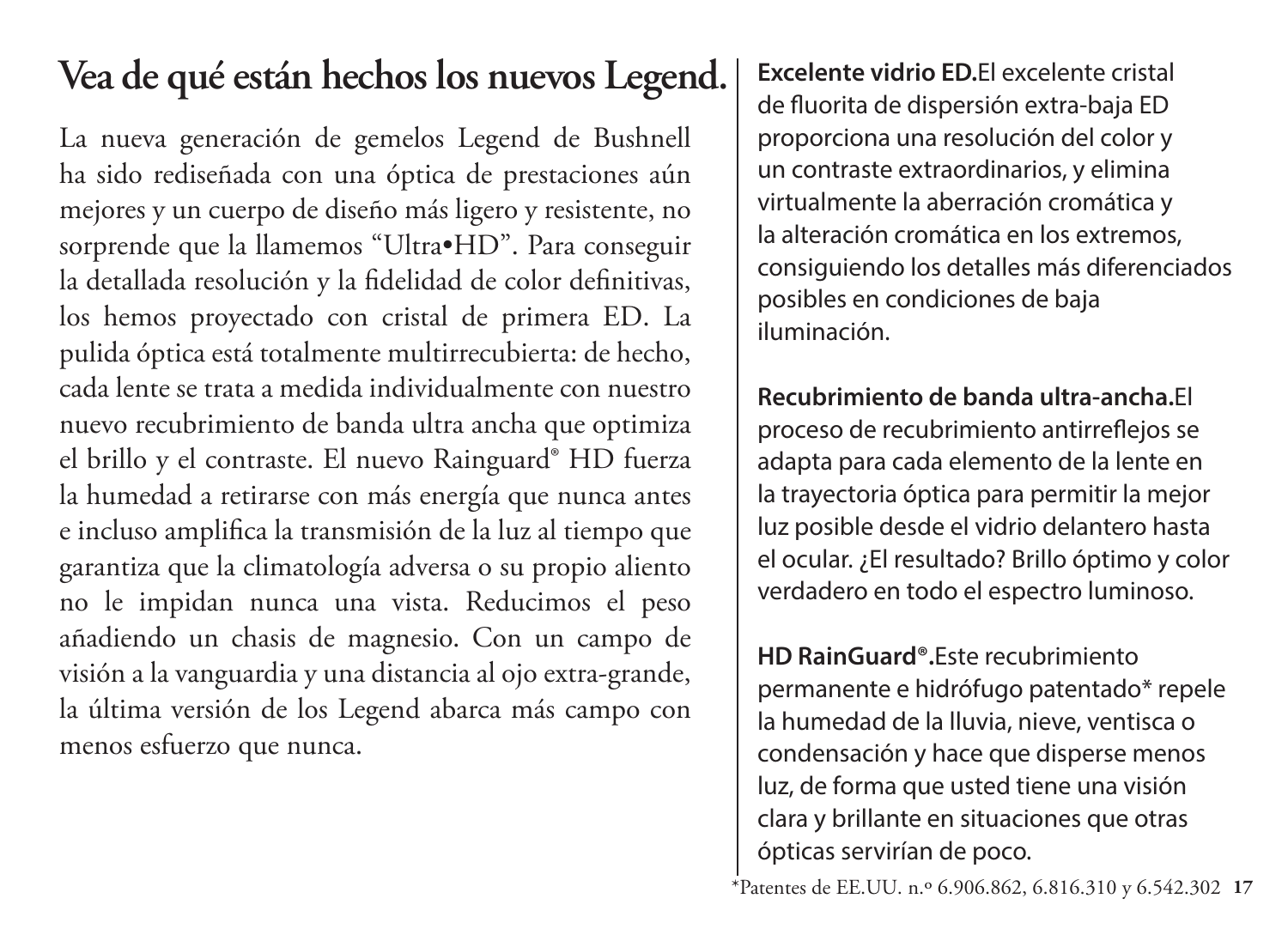Gracias por comprar sus nuevos gemelos Bushnell Legend Ultra HD™.

Este manual le ayudará a optimizar su experiencia de observación explicándole cómo puede ajustar los gemelos a sus ojos, y cómo cuidar el instrumento. Lea atentamente las instrucciones antes de usar los gemelos.

# **AJUSTES A LOS OJOS**

# **Cómo ajustar la distancia entre sus ojos**

La distancia entre los ojos, llamada "distancia interpupilar", varía de una persona a otra.

 Para alcanzar una perfecta alineación de las lentes al ojo, siga estos simples pasos:

- 1. Sujete los gemelos en la posición normal de observación.
- 2. Agarre firmemente ambos cañones. Mueva los cañones acercándolos o alejándolos (*Fig. 1*) hasta que vea un único campo circular. Reajuste siempre sus binoculares a esta posición antes de usarlos.

# **Cómo ajustar a cada capacidad visual**

Ya que la vista varía de una persona a otra, sus gemelos Bushnell Legend Ultra HD tienen un ajustador de dioptrías que le permite un ajuste fino del binocular a su visión. Siga las instrucciones de enfoque de la página siguiente.



*Fig. 1-Ajuste de la distancia interpupilar*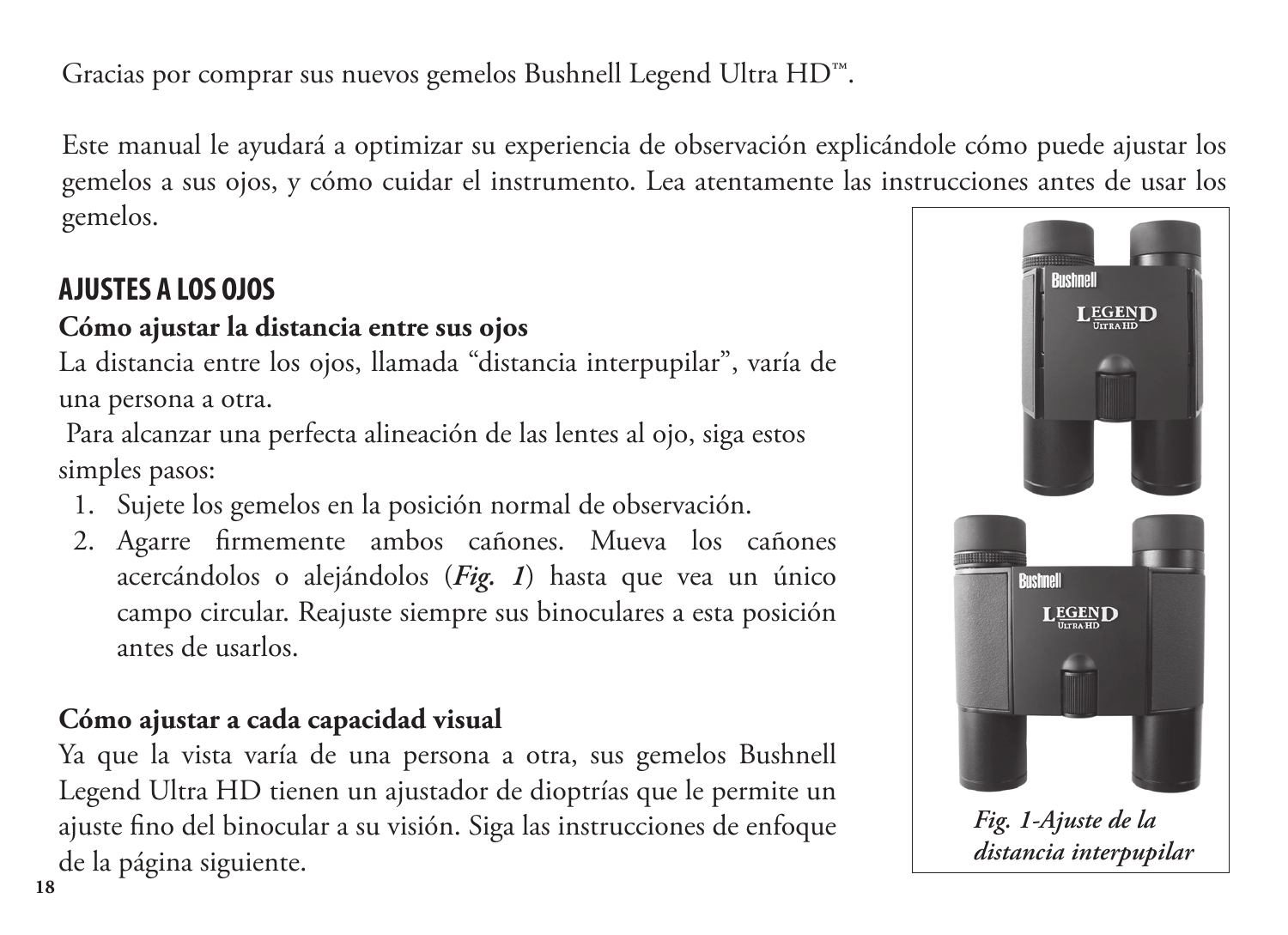# **ENFOQUE**

- 1. Ajuste la distancia interpupilar (*Fig. 1*) hasta que vea una única imagen circular.
- 2. El anillo de ajuste de dioptrías se encuentra directamente bajo el ocular derecho. Compruebe que el ajuste de la dioptría está definido en "cero" (la pequeña marca vertical en el anillo de dioptría está alineada con la marca del índice vertical en el lado derecho del binocular) (*Fig. 2*). Mantenga los dos ojos abiertos todo el tiempo.
- 3. Tape la lente del objetivo (delantera) del lado derecho de los gemelos con la tapa de lentes anexa o con la mano cuando mire los oculares.
- 4. Con ayuda del mando de enfoque central (*Fig. 3*), enfoque algún objeto distante al detalle (p.ej. un ladrillo, una rama de árbol, etc.) hasta que aparezca lo más nítido posible en el lado izquierdo.
- 5. Destape la lente del objetivo del lado derecho y tape la lente del objetivo izquierdo mientras sigue mirando el mismo objeto.
- 6. Gire el anillo de ajuste de dioptrías para enfocar el objeto en el lado derecho de los gemelos. No gire en exceso ni fuerce el mecanismo de dioptrías. Si no puede enfocar el objeto en el lado derecho ajustando en anillo de dioptrías, compruebe que el lado izquierdo siga enfocado y que el mando de enfoque central no se desplazó de su ajuste original. El ajuste de dioptrías sólo afecta al lado derecho.
- 7. Sus gemelos deberían estar ahora ajustados a sus ojos. Ahora puede enfocarse cualquier distancia simplemente girando el mando de enfoque



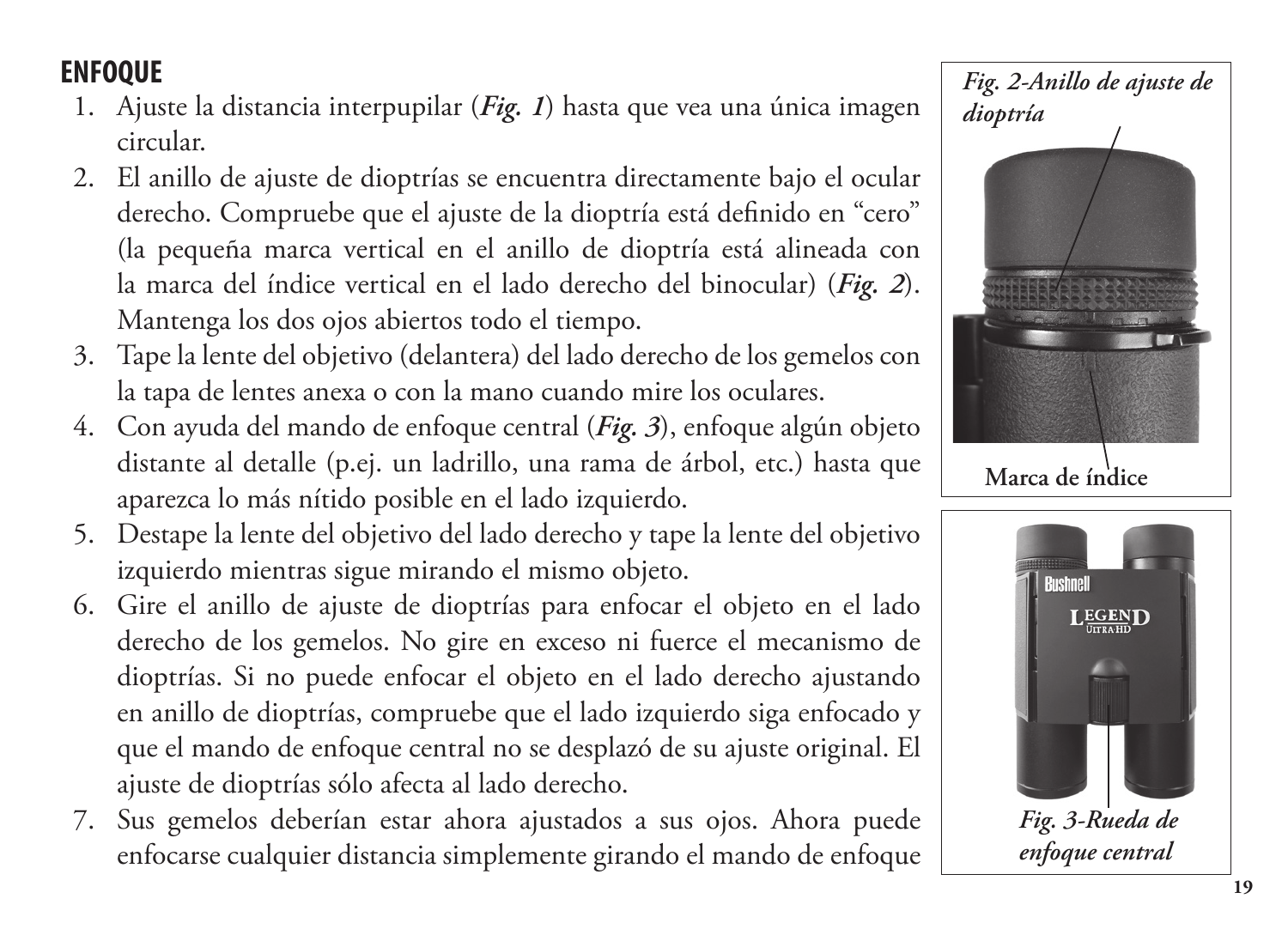central. Anote el ajuste de dioptría que ha definido (la pequeña marca en la escala del anillo de dioptría está en el lado opuesta de la marca del índice vertical en el binocular) para futuras referencias.

# **AJUSTE DEL OCULAR:**

Sus gemelos Bushnell Legend Ultra HD están equipados con oculares rotatorios diseñados para su comodidad y para excluir la luz externa. En el caso de usuarios que no lleven gafas, gire los oculares hacia arriba, en el sentido contrario a las agujas del reloj, hasta la posición del tope alto (*Fig. 4*). Si lleva gafas, compruebe que los oculares están en la posición baja, lo que acercará más sus ojos a las lentes de los gemelos y le permitirá ver todo el campo de visión. Para bajar los oculares desde la posición del tope alto, gírelos en el sentido de las agujas del reloj (*Fig. 5*). Los oculares también pueden dejarse en posiciones intermedias entre los topes superior e inferior, que pueden ser más adecuadas para algunas personas.



*Fig. 4-Ocular en posición superior*



*Fig. 5-Ocular en posición inferior*



NUNCA MIRE DIRECTAMENTE AL SOL CON SUS GEMELOS YA QUE PODRÍA CAUSARLE UN DAÑO IMPORTANTE A SUS OJOS

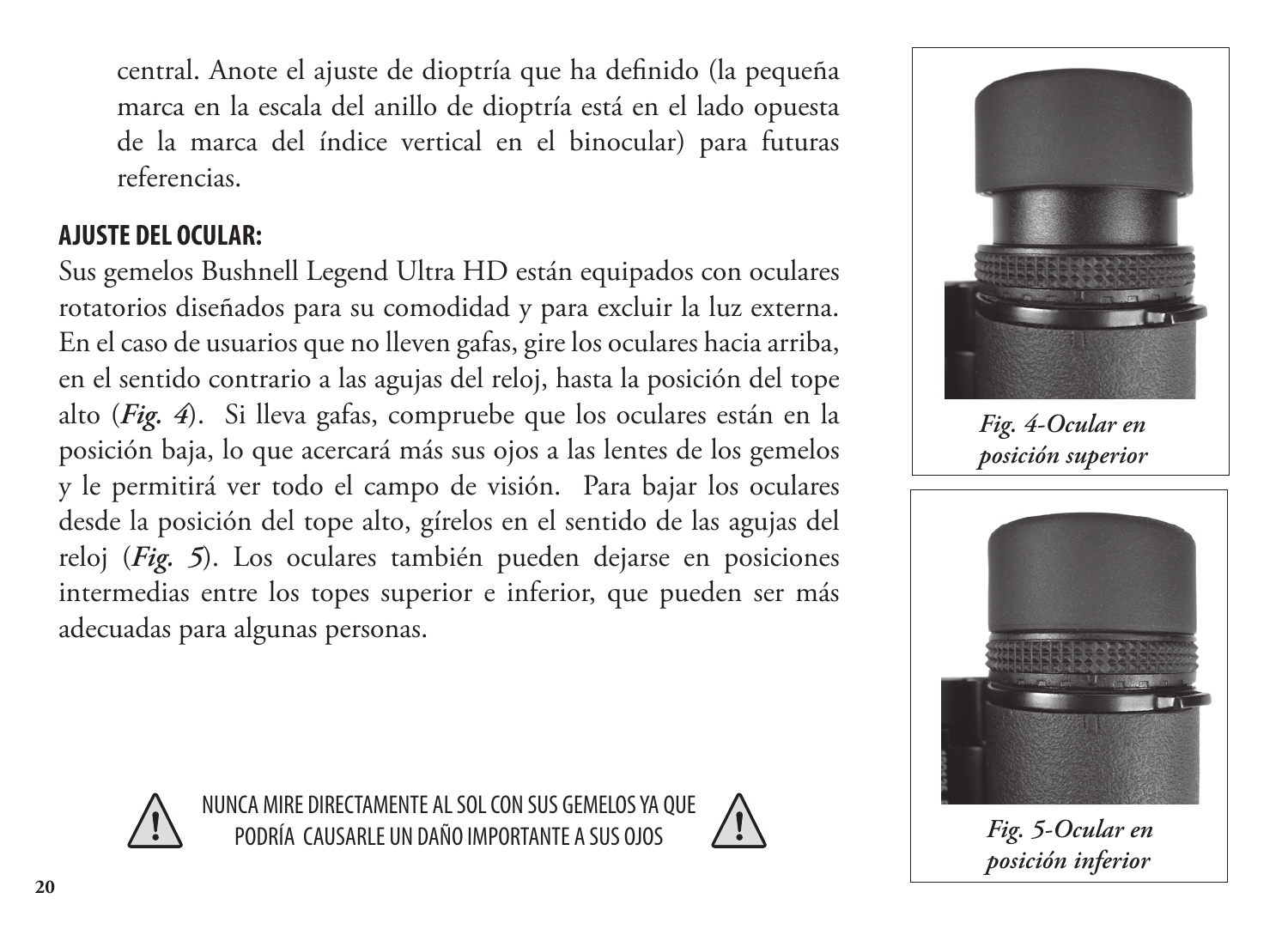# **FIJACIÓN PARA CINTA DE CUELLO :**

Para conectar la correa de cuello:

- 1. Pase la sección estrecha de color negro en un extremo de la correa por el pequeño enganche situado en un lado del binocular (debajo del visor).
- 2. Coloque la sección negra de la correa en la hebilla de plástico, introduciéndola a través de la sección inferior de la hebilla (primero afloje y presione la correa que pasa por la parte superior de la hebilla en toda su longitud para facilitar esta operación).
- 3. Repita este proceso para el otro lado de la correa y el binocular.
- 4. Ajuste la longitud de la correa para que el binocular cuelgue de su cuello en una posición cómoda (es posible que tenga que aflojar la correa un poco para que pase fácilmente por las hebillas de plástico, procurando que el binocular permanezca sujeto y no caiga al suelo). Cualquier exceso de longitud de la correa de color negro que sobresalga después de hacer los ajustes finales puede fijarse en su sitio deslizando las pequeñas fundas de plástico que hay sobre la misma.
- 5. No olvide comprobar que la correa ha quedado apretada de forma segura tirando del binocular (sujételo con fuerza) mientras lleva la correa puesta alrededor del cuello antes de utilizar los binoculares por primera vez.

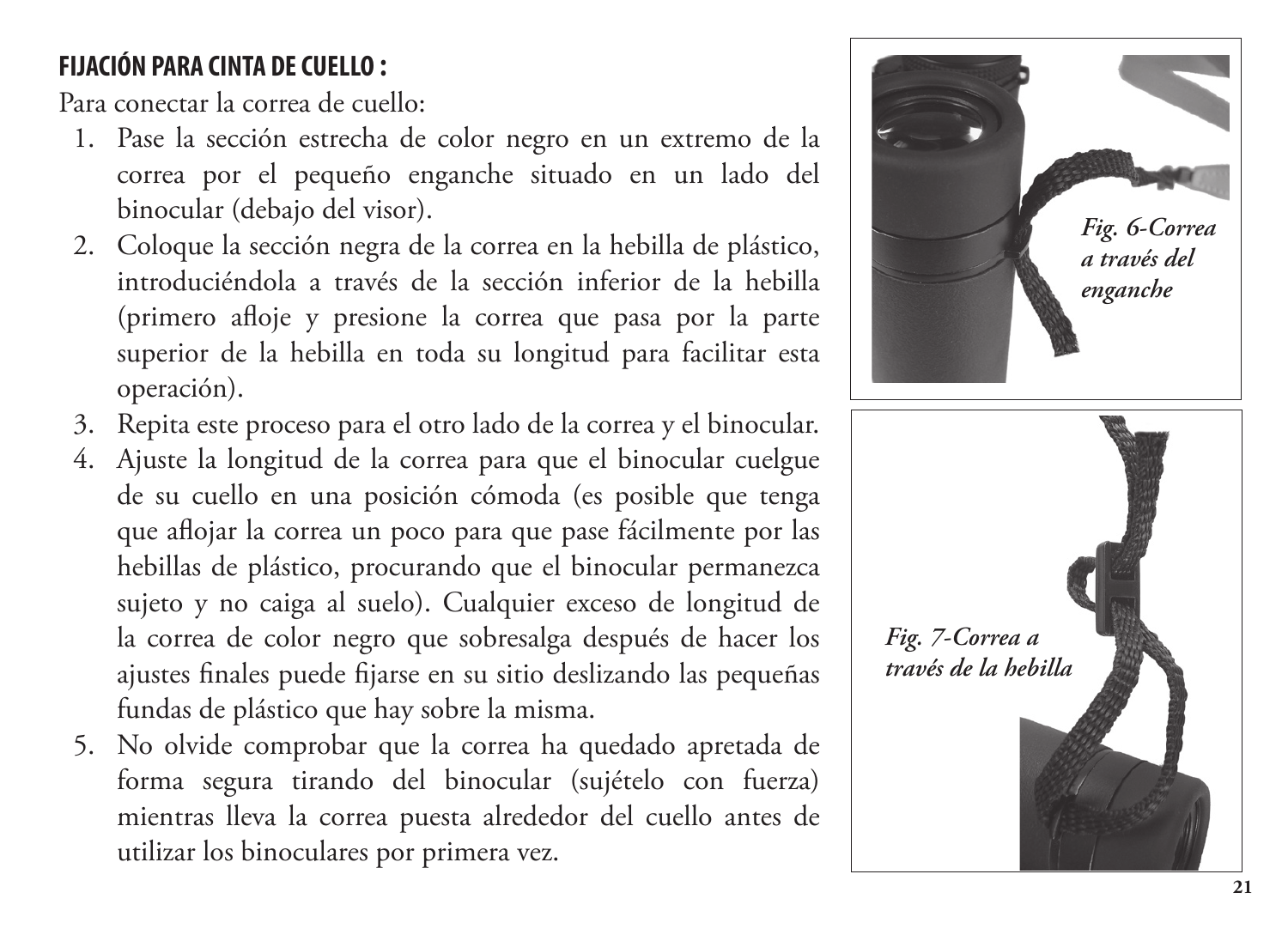# **RESISTENTE AL AGUA / RESISTENTE A LA NIEBLA**

Sus gemelos Bushnell LegendUltra HD se han diseñado y realizado utilizando la más avanzada tecnología anti-agua y anti-niebla. Los gemelos están sellados con juntas tóricas para protegerlos plenamente contra la humedad. La protección frente a la niebla se consigue con una purga con nitrógeno seco que elimina toda la humedad interior.

#### **INSTRUCCIONES PARA EL MANTENIMIENTO**

Sus gemelos Bushnell LegendUltra HD le proporcionarán años de servicio de calidad si reciben el cuidado normal que se le debe dar a cualquier instrumento óptico de calidad.

- 1. Evite impactos fuertes. Deposite los gemelos con suavidad sobre las superficies duras.
- 2. Después de fijar la cinta, tire de la misma para comprobar que está bien sujeta a los gemelos antes de colgársela del cuello.
- 3. Guarde sus gemelos en un lugar fresco y seco siempre que sea posible.

#### **LIMPIEZA**

- 1. Sople el polvo o la suciedad de las lentes (o use un cepillo suave para lentes).
- 2. Para eliminar la suciedad y las marcas de dedos, utilice el paño de microfibra incluido y frote con movimientos circulares. El uso de un paño áspero o frotar innecesariamente puede arañar la superficie de las lentes y terminar causando daños permanentes. El paño de microfibra lavable incluido es ideal para la limpieza rutinaria de sus equipos ópticos. Eche un poco de aliento en la lente, para humedecerla ligeramente, y frótela suavemente con el paño de microfibra.
- 3. Para una limpieza más profunda, puede usarse una tela para lentes fotográficas y un líquido limpiador para lentes de tipo fotográfico o alcohol isopropílico. Aplique siempre el producto en el paño limpiador-nunca directamente en la lente.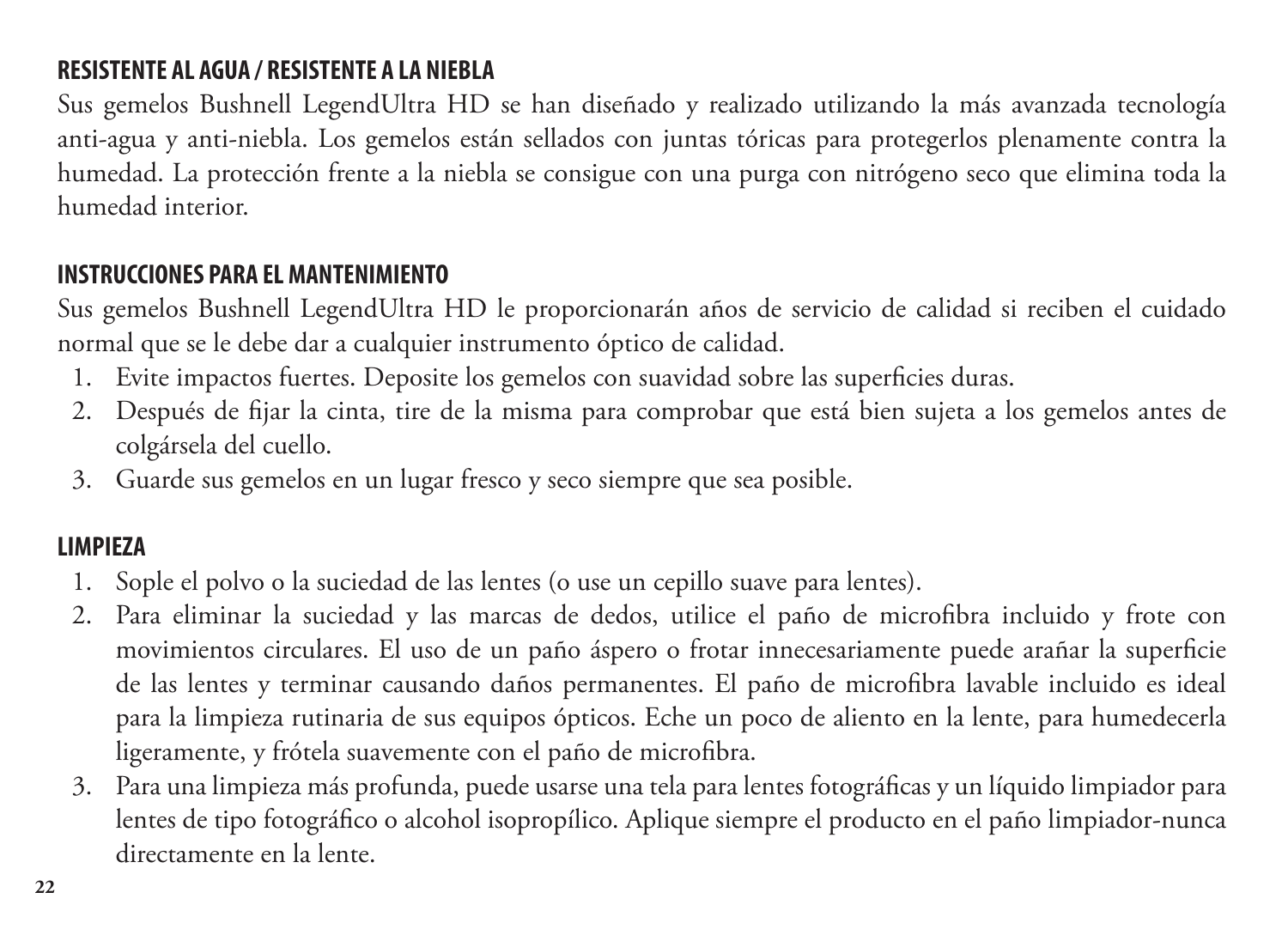#### **GARANTÍA / REPARACIÓN**

#### **GRANTÍA LIMITADA PARA TODA LA VIDA DE Legend Ultra HD™**

Nos sentimos tan orgullosos de nuestros Binoculares Legend Ultra HD™ de Bushnell® que garantizamos que sus materiales y fabricación están libres de defectos durante la vida útil de los binoculares Legend Ultra HD. La garantía está disponible para cualquier propietario de los binoculares Legend Ultra HD. Esta garantía no cubre los daños causados por un uso indebido ni por un manejo, instalación o mantenimiento inapropiados de los binoculares.

A nuestra opción, repararemos o sustituiremos cualquier binocular Legend Ultra HD defectuoso, lo cual constituirá su único recurso legal bajo esta garantía. En ningún caso seremos responsables de los gastos de transporte, desmontaje o reinstalación de los binoculares, ni de los daños imprevistos o consiguientes. Algunos estados no permiten la exclusión de limitación de los daños imprevistos o consiguientes, de modo que es posible que la limitación o exclusión anterior no se aplique a su caso.

Cualquier devolución o envío que se haga en EE.UU. o Canadá bajo esta garantía deberá ir acompañado por los siguientes puntos:

- 1) Un cheque/giro postal por la cantidad de 10 dólares para cubrir los gastos postales y de manejo.
- 2) Nombre y dirección donde quiere que se le envíe el producto.
- 3) Una explicación del defecto.
- 4) Una prueba de la compra.
- 5) El producto debe empaquetarse bien en una caja resistente para evitar que se dañe durante el transporte, con los portes prepagados a la dirección que se muestra a continuación:

| EN EE.UU. ENVIAR A:              | EN CANADA ENVIAR A:              |
|----------------------------------|----------------------------------|
| <b>Bushnell Outdoor Products</b> | <b>Bushnell Outdoor Products</b> |
| Attn.: Repairs                   | Attn.: Repairs                   |
| $9200$ Cody                      | 140 Great Gulf Drive, Unit # B   |
| Overland Park, Kansas 66214      | Vaughan, Ontario L4K 5W1         |

En el caso de productos comprados fuera de Estados Unidos o Canadá, póngase en contacto con su distribuidor local para que le den la información pertinente sobre la garantía. En Europa también puede ponerse en contacto con Bushnell en:

> Bushnell Germany GmbH European Service Centre Mathias-Brüggen-Str. 80 D-50827 Köln GERMANY Tel: +49 221 995568-0 Fax: +49 221 995568-20

Esta garantía le ofrece derechos legales específicos. Puede que tenga otros derechos que varían de un país a otro. ©2013 Bushnell Outdoor Products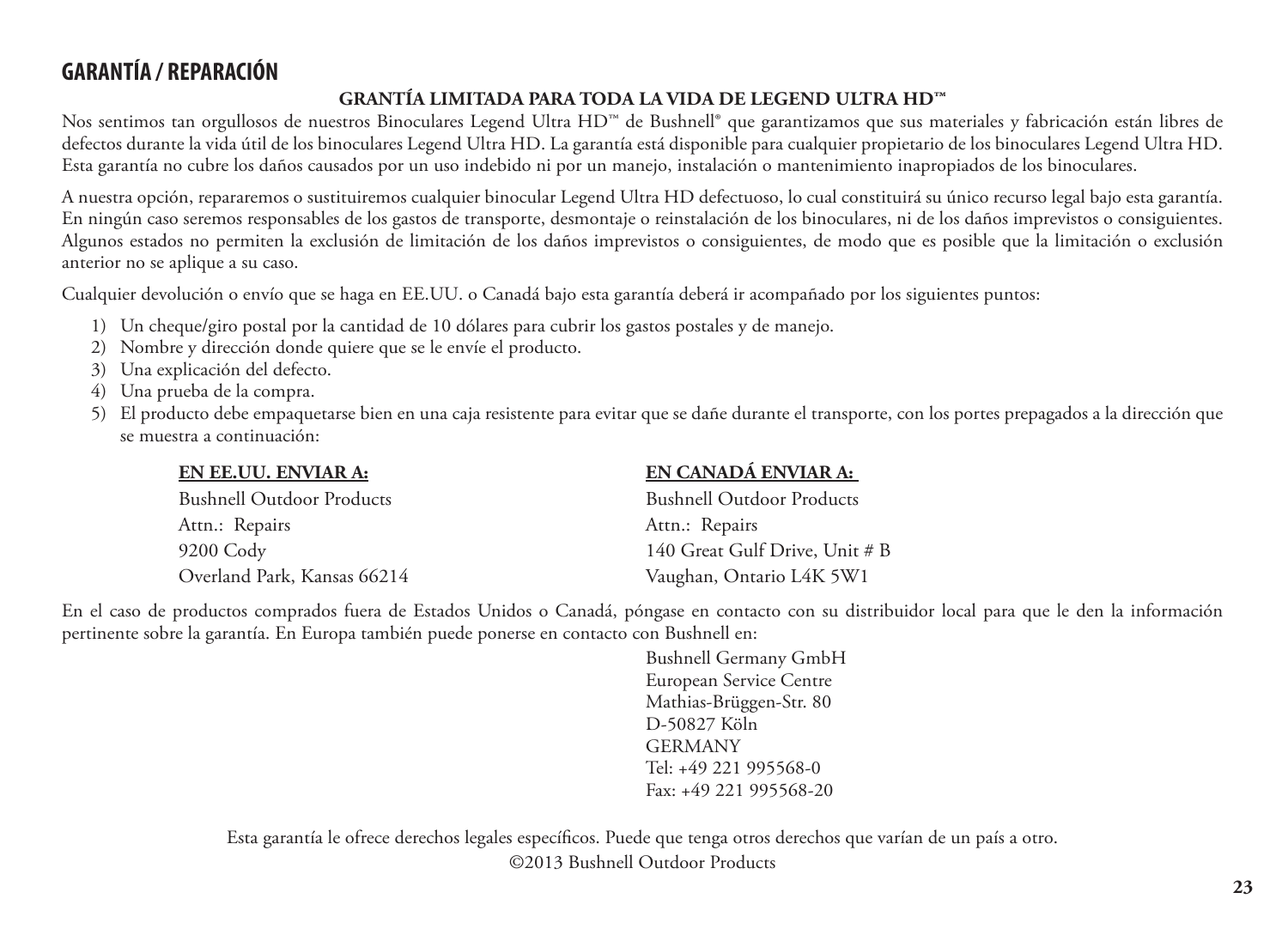# **Woraus besteht dieses neue, revolutionäre Produkt?**

Die neue Generation der Legend-Ferngläser von Bushnell wurde umkonstruiert und mit einer noch leistungsfähigeren Optik und einem leichteren, dabei gleichzeitig robusteren Gehäuse ausgestattet. Damit wird klar, warum sie die Bezeichnung "Ultra•HD." tragen. Die hohe Qualität wird abgerundet durch ein hochwertiges und hochdichtes ED-Glas, das an Auflösung und Farbtreue nicht zu übertreffen ist. Die messerscharfe Optik ist komplett mehrfachvergütet. Jede Linse wurde einzeln mit unser neuen Mehrfach-Breitband-Vergütung beschichtet. Das Ergebnis sind garantiert kontrastreiche Bilder und optimale Lichtdurchlässigkeit. Die neue Ausrüstung mit Rainguard® HD lässt Feuchtigkeit auf den Linsen noch besser als vorher abperlten und fördert sogar noch die Lichtdurchlässigkeit. Schlechte Wetterverhältnisse oder Ihr eigener Atem werden Ihnen nie mehr die Sicht vernebeln. Das Gehäuse ist zur Gewichtsreduzierung mit Magnesium hergestellt. Das in dieser Klasse führende breite Sichtfeld und ein extra langer Auge-Okular-Abstand bilden das letzte Kapitel des Legend. Mühelos erfassen Sie nun auf einen Blick landschaftliche Weiten, wie Sie es bisher nicht gekannt haben.

**Hochwertiges ED-Glas.**Hochwertiges ED-Fluoridglas (Extra-Low Dispersion) besticht durch eine außergewöhnlich detailreiche und farbgetreue Abbildung und blendet Abweichungen und Farbverschiebungen im wahrsten Sinne des Wortes aus. So sind auch kleinste Farbunterschiede auch bei schwierigen Lichtverhältnissen klar zu erkennen.

#### **Mehrfach-Breitband-Vergütung.**

Dabei handelt es sich um ein System von Linsenvergütungen, mit dem ein höchstmögliches Maß an Lichtdurchlässigkeit erzielt wird, und zwar von der Linsenoberfläche bis zu den Augen. Das Ergebnis? Maximale Lichtdurchlässigkeit und Farbtreue über das gesamte Lichtspektrum.

**RainGuard® HD.**Mit Rainguard® haben wir das Wetter zur Nebensache gemacht.\* Die exklusive wasserabweisende Linsenvergütung sorgt für einen absoluten Feuchtigkeitsschutz. Regen, Schnee, Graupel oder Kondenswasser läuft als Tropfen ab und streuen weniger Licht, wodurch Sie auch dann noch klare und scharfe Sicht haben, wo andere optische Geräte längst versagt haben.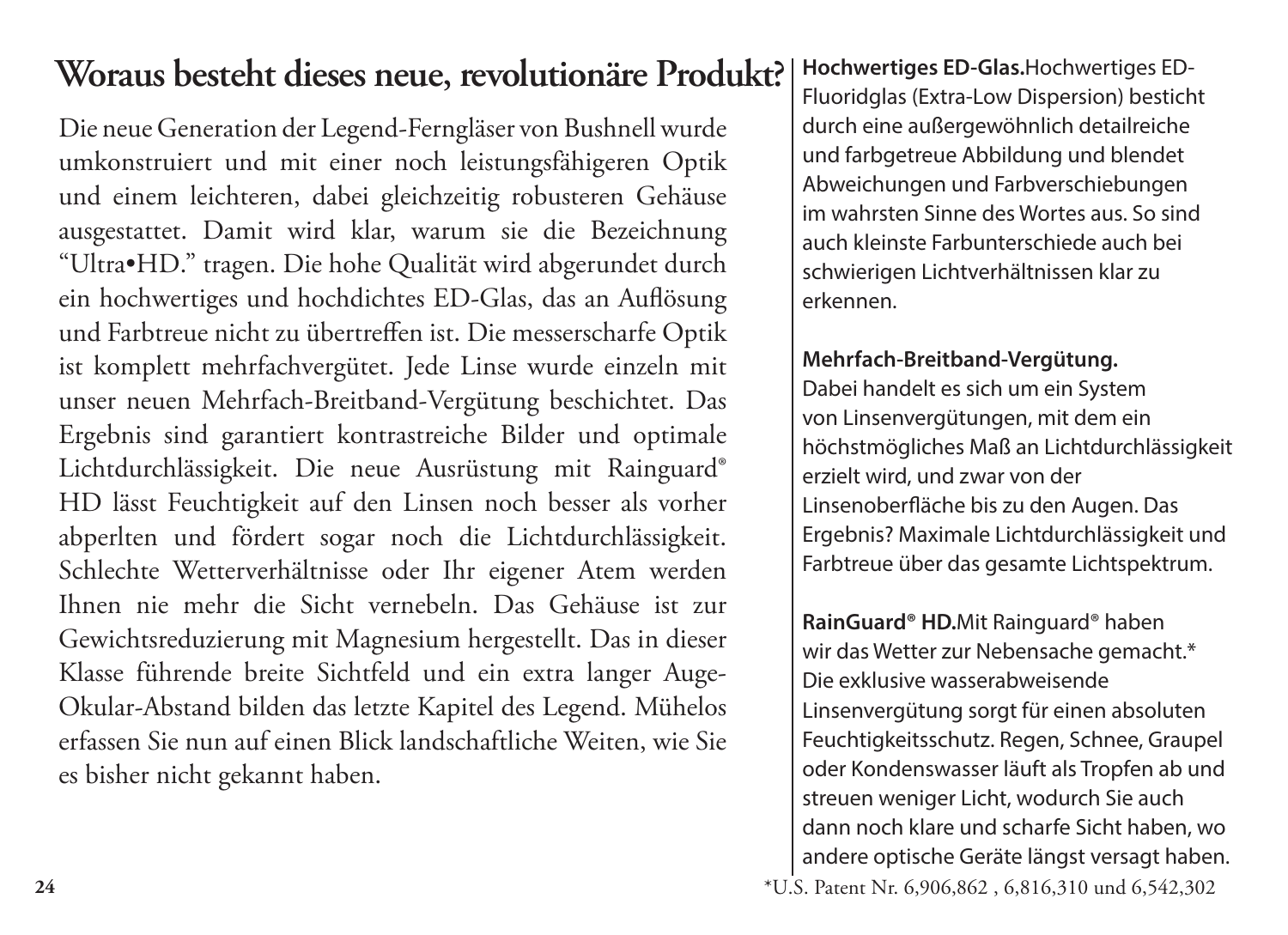Wir danken Ihnen für den Kauf Ihres neuen Bushnell Legend Ultra HD™.

Diese Anleitung zeigt Ihnen, wie Sie das Gerät durch Anpassen des Fernglases an Ihre Augen optimieren können, und wie Sie es pflegen sollten. Lesen Sie die Anleitung vor dem Gebrauch des Fernglases sorgfältig durch.

#### **AUGENPASSUNG**

#### **Einstellen des Abstands zwischen den Augen**

Der Abstand zwischen den Augen wird als "Pupillendistanz" bezeichnet und ist von Mensch zu Mensch unterschiedlich.

Zur perfekten Anpassung der Linse an die Augen befolgen Sie die folgenden einfachen Schritte:

- 1. Bringen Sie Ihr Fernglas in die normale Sichtposition.
- 2. Halten Sie beide Fernglashälften fest. Bewegen Sie die Fernglashälften zueinander hin oder voneinander weg (*Abb. 1*), bis Sie ein einziges kreisförmiges Feld erkennen. Stellen Sie das Fernglas vor jedem Gebrauch auf diese Weise ein.

### **Anpassung an die individuelle Sehstärke**

Da die Sehstärke von Mensch zu Mensch variiert, ist das Bushnell Legend Ultra HD-Fernglas mit einem Dioptrienausgleich ausgestattet, der es Ihnen ermöglicht, das Fernglas auf Ihre individuelle Sehstärke einzustellen. Befolgen Sie bitte die Anweisungen zur Fokussierung auf der folgenden Seite. *Abb. 1-Anpassen an* 



*den Augenabstand*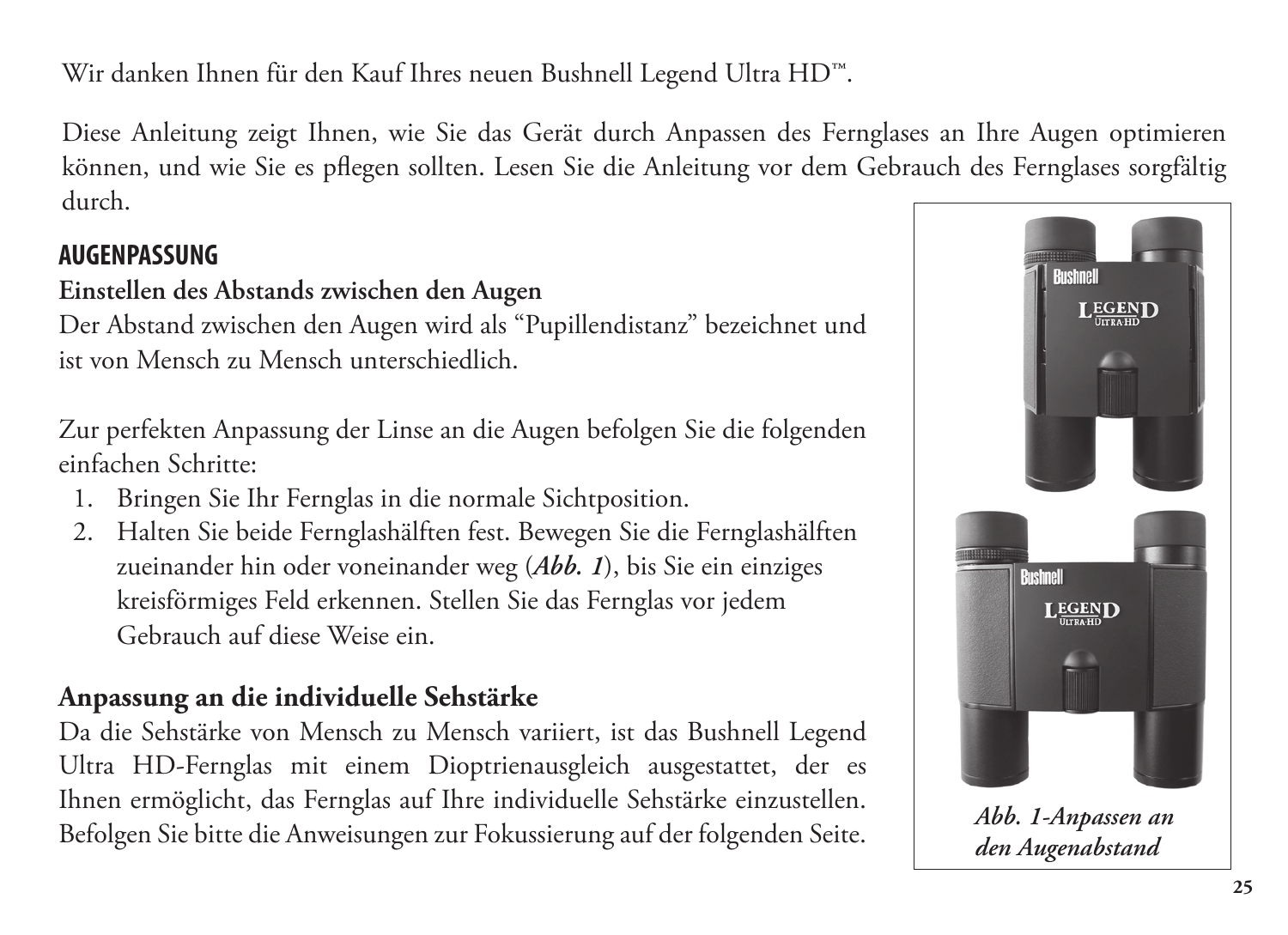#### **FOKUSSIEREN**

- 1. Stellen Sie den Pupillenabstand ein, bis Sie ein einziges kreisrundes Bild sehen (*Abb. 1*).
- 2. Der Dioptrien-Einstellring befindet sich direkt unter der rechten Augenmuschel. Stellen Sie sicher, dass die Diopteranpassung auf "Null" eingestellt ist (die kleine vertikale Markierung auf dem Diopterring steht exakt gegenüber der vertikalen Indexmarkierung auf der rechten Seite des Fernglases) (*Abb. 2*). Halten Sie stets beide Augen geöffnet.
- 3. Decken Sie mit dem angebrachten Objektivdeckel oder Ihrer Hand die (vordere) Objektivlinse auf der (beim Blick in die Okulare) rechten Fernglashälfte ab.
- 4. Fokussieren Sie ein entferntes Objekt (z.B. eine Mauer, Äste usw.) mit Hilfe des zentraler Fokusdrehknopf (*Abb. 3*), bis das Objekt eine optimale Schärfe erreicht.
- 5. Entfernen Sie die Abdeckung von der Objektivlinse auf der rechten Seite, decken Sie die linke Objektivlinse ab und betrachten Sie weiterhin das gleiche Objekt.
- 6. Drehen Sie den Dioptrien-Einstellring, um das Objekt auf der rechten Seite des Fernglases scharf einzustellen. Vermeiden Sie Überdrehen oder gewaltsames Drehen des Dioptrien-Mechanismus. Wenn es Ihnen nicht möglich ist, das Objekt mit Hilfe des Dioptrien-Einstellrings auf der rechten Seite scharf einzustellen, vergewissern Sie sich, dass die linke Seite noch scharf eingestellt ist, und dass das zentrale Fokussierrad nicht aus der ursprünglichen Stellung verstellt wurde. Die Dioptrieeinstellung erfolgt nur



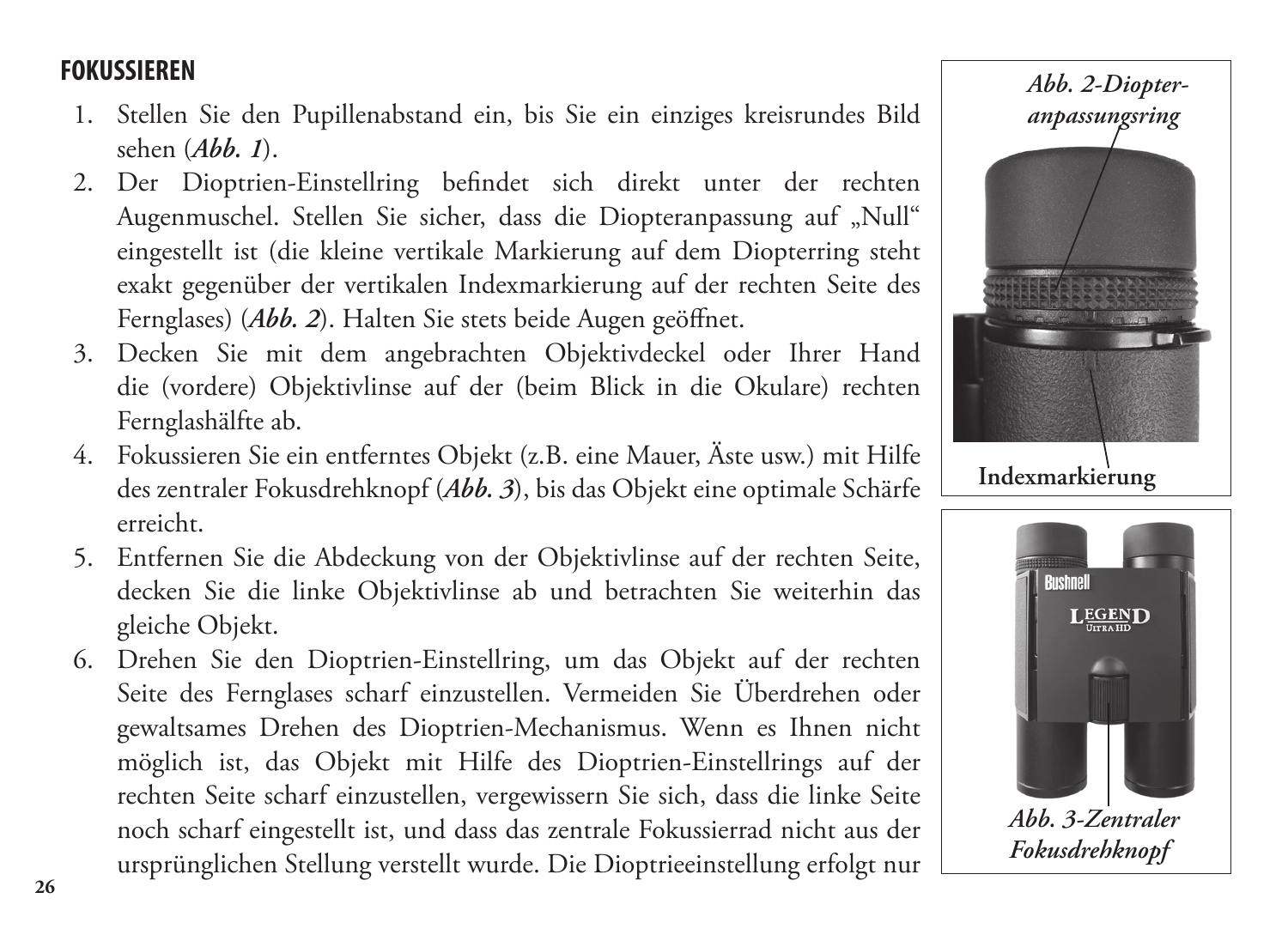für die rechte Seite.

7. Jetzt sollte Ihr Fernglas an Ihre Augen angepasst sein. Sie können das Fernglas nun durch einfaches Drehen des mittleren Fokussierrades auf jede beliebige Distanz einstellen. Notieren Sie sich die von Ihnen vorgenommene Dioptereinstellung (d. h. welche Markierung auf der Diopterringskala sich gegenüber der vertikalen Indexmarkierung auf dem Fernglas befindet) für zukünftige Zwecke.

# **EINSTELLEN DER AUGENMUSCHELN:**

Ihr Bushnell Legend Ultra HD-Fernglas ist mit hochdrehbaren Augenmuscheln ausgestattet, um den Anwendungskomfort zu erhöhen und das Eindringen von Außenlicht zu verhindern. Wenn Sie kein Brillenträger sind, drehen Sie die Augenmuscheln gegen den Uhrzeigersinn nach oben, bis sie in der obersten Stellung einrasten (*Abb. 4*). Wenn Sie Brillenträger sind, sollten Sie die Augenmuscheln in die untere Stellung bringen. Dadurch befinden sich Ihre Augen näher an der Fernglaslinse und Sie können das gesamte Sehfeld überblicken. Zum Herunterdrehen aus der hochgedrehten Position drehen Sie die Augenmuscheln einfach im Uhrzeigersinn (*Abb. 5*). Es ist auch möglich, die Augenmuscheln an einer Stelle zwischen der obersten und untersten Stellung zu belassen, was für manche Benutzer möglicherweise die beste Lösung ist.



SCHAUEN SIE MIT IHREM FERNGLAS NIEMALS DIREKT IN DIE SONNE DA DIES ZU SCHWERWIEGENDEN AUGENVERLETZUNGEN FÜHREN KANN





*Abb. 4-Augenmuschel in Stellung "oben"*



*Abb. 5-Augenmuschel in Stellung "unten"*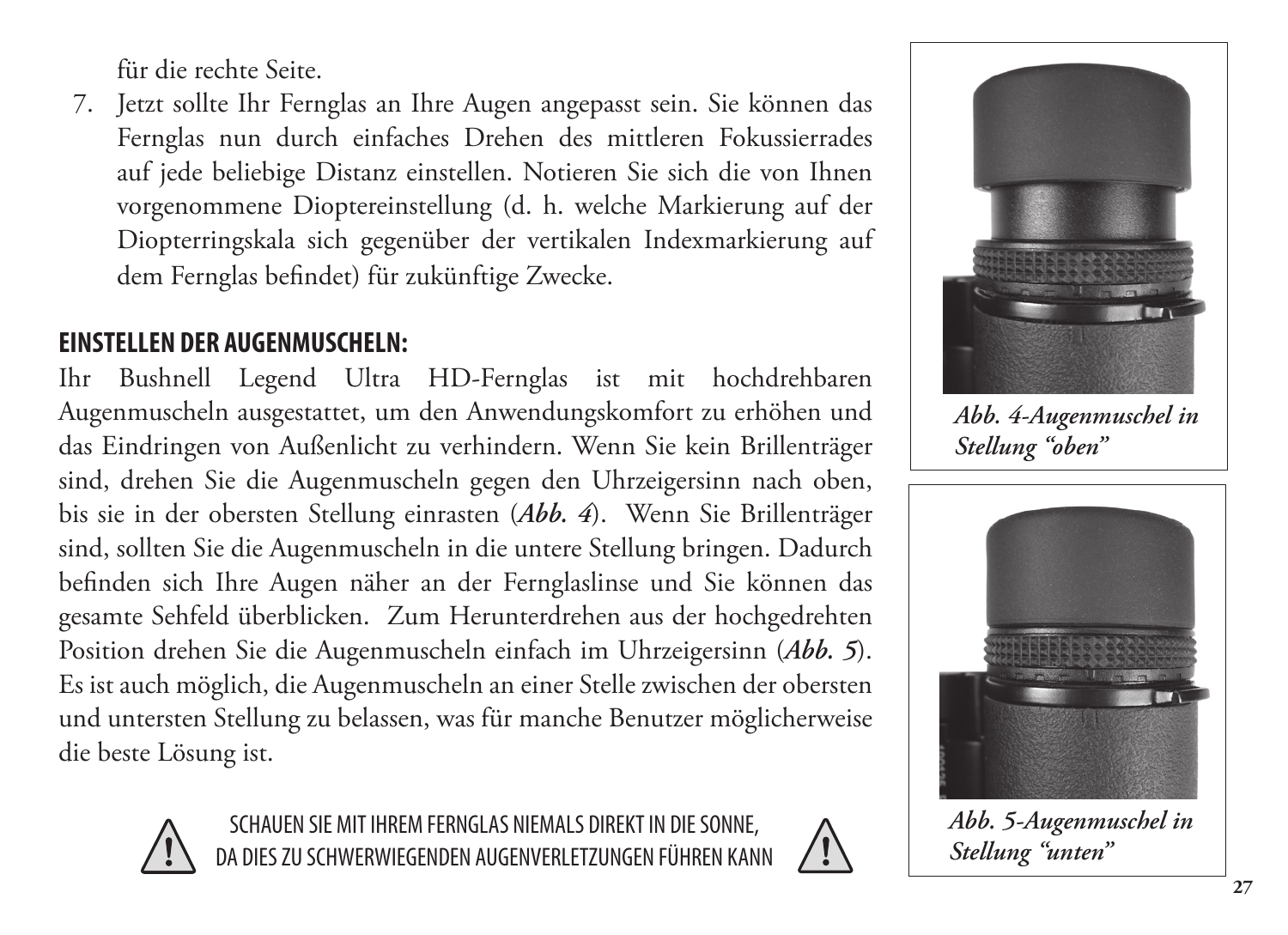#### **DES HALSRIEMENS :**

Anbringung des Halsriemens:

- 1. Fädeln Sie den schmalen schwarzen Abschnitt an einem Ende des Riemens durch die kleine Öse auf einer Seite des Fernglases (unterhalb des Okulars).
- 2. Führen Sie den schwarzen Abschnitt des Riemens in einer Schleife zurück zur Riemenkunststoffschnalle. Fädeln Sie diesen Abschnitt durch die untere Öffnung der Schnalle (lösen und schieben Sie den Riemen, der bereits durch die obere Öffnung der Schnalle geführt wird, zunächst entsprechend weiter heraus, um diesen Vorgang zu erleichtern).
- 3. Wiederholen Sie diesen Vorgang für die andere Seite des Riemens und des Fernglases.
- 4. Passen Sie die Länge des Riemens dergestalt an, dass das Fernglas in einer für Sie bequemen Position um den Hals hängt. (Sie müssen den Riemen gegebenenfalls zunächst lösen, damit sich dieser leicht durch die Kunststoffriemenschnalle ziehen lässt. Gehen Sie hierbei vorsichtig vor und achten Sie darauf, dass das Fernglas nicht zu Boden fallen kann.) Wenn nach den von Ihnen vorgenommenen abschließenden Anpassungen das Ende des schwarzen Riemens übersteht, können Sie dieses sicher fixieren, indem Sie die dafür vorgesehenen kleinen Kunststoffhülsen über das überschüssige Ende des Riemens schieben.
- 5. Bevor Sie Ihr Fernglas zum ersten Mal verwenden, müssen Sie in jedem Fall überprüfen, ob der Riemen sicher befestigt ist, indem Sie am Fernglas ziehen (halten Sie es dabei fest in der Hand), während Sie den Riemen um Ihren Hals tragen.

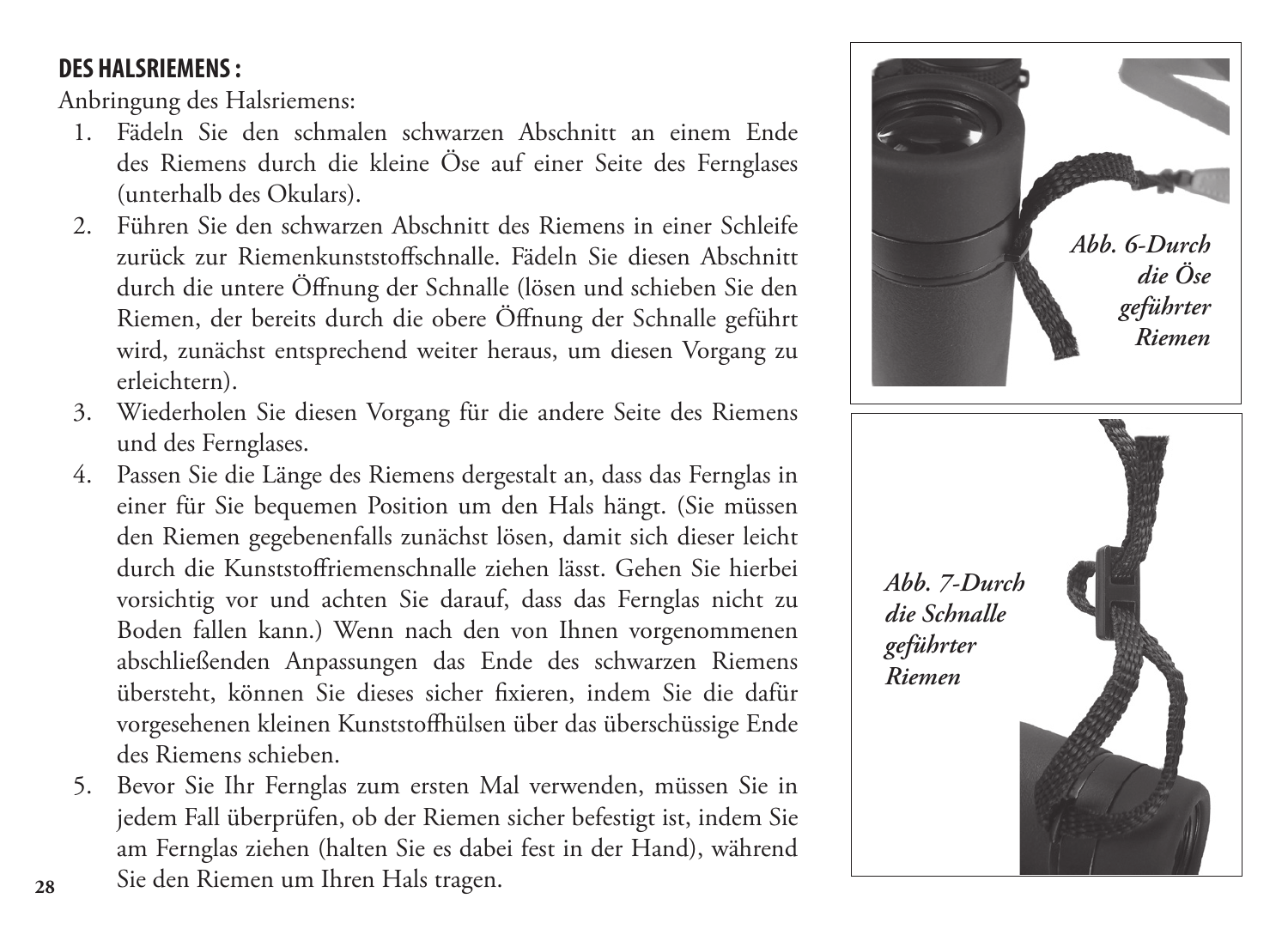### **WASSERDICHT / NEBELDICHT**

Ihr Bushnell Legend Ultra HD-Fernglas wurde unter Anwendung der neuesten Wasser- und Beschlagschutzverfahren hergestellt. Für einen vollständigen Feuchtigkeitsschutz sind die-Ferngläser mit O-Ringen abgedichtet. Ein Beschlagen wird durch eingefüllten Stickstoff verhindert, der die gesamte Innenfeuchtigkeit entfernt.

#### **HANDHABUNGSHINWEISE**

Ihr Bushnell Legend Ultra HD-Fernglas wird viele Jahre einwandfrei funktionieren, wenn es die für ein optisches Präzisionsgerät angemessene Pflege erhält.

- 1. Setzen Sie das Fernglas keinen harten Stößen aus. Legen Sie es auf harten Oberflächen behutsam ab.
- 2. Ziehen Sie an dem Gurt, nachdem er angebracht wurde, um sich zu vergewissern, dass er sicher am Fernglas befestigt ist, bevor Sie das Fernglas umhängen.
- 3. Bewahren Sie das Fernglas wenn möglich an einem kühlen, trockenen Ort auf.

#### **REINIGUNG**

- 1. Pusten Sie Staub oder Schmutz von der Linse (oder verwenden Sie einen weichen Linsenpinsel).
- 2. Um Schmutz oder Fingerabdrücke zu entfernen, reinigen Sie Sie die Linsen mit einem weichen Baumwolltuch in kreisförmigen Bewegungen. Die Verwendung von groben Materialien oder unnötiges Reiben können die Linsenoberfläche zerkratzen und mit der Zeit dauerhaft beschädigen. Das enthaltene waschbare Mikrofaser-Reinigungstuch ist ideal für die routinemäßige Reinigung der optischen Oberflächen. Hauchen Sie die Linse an und reiben Sie die Oberfläche behutsam mit dem Mikrofasertuch.
- 3. Für eine gründlichere Reinigung lassen sich ein Kameralinsentuch und Kameralinsenpflegemittel oder Isopropylalkohol verwenden. Geben Sie das Pflegemittel stets auf das Tuch - niemals direkt auf die Linse.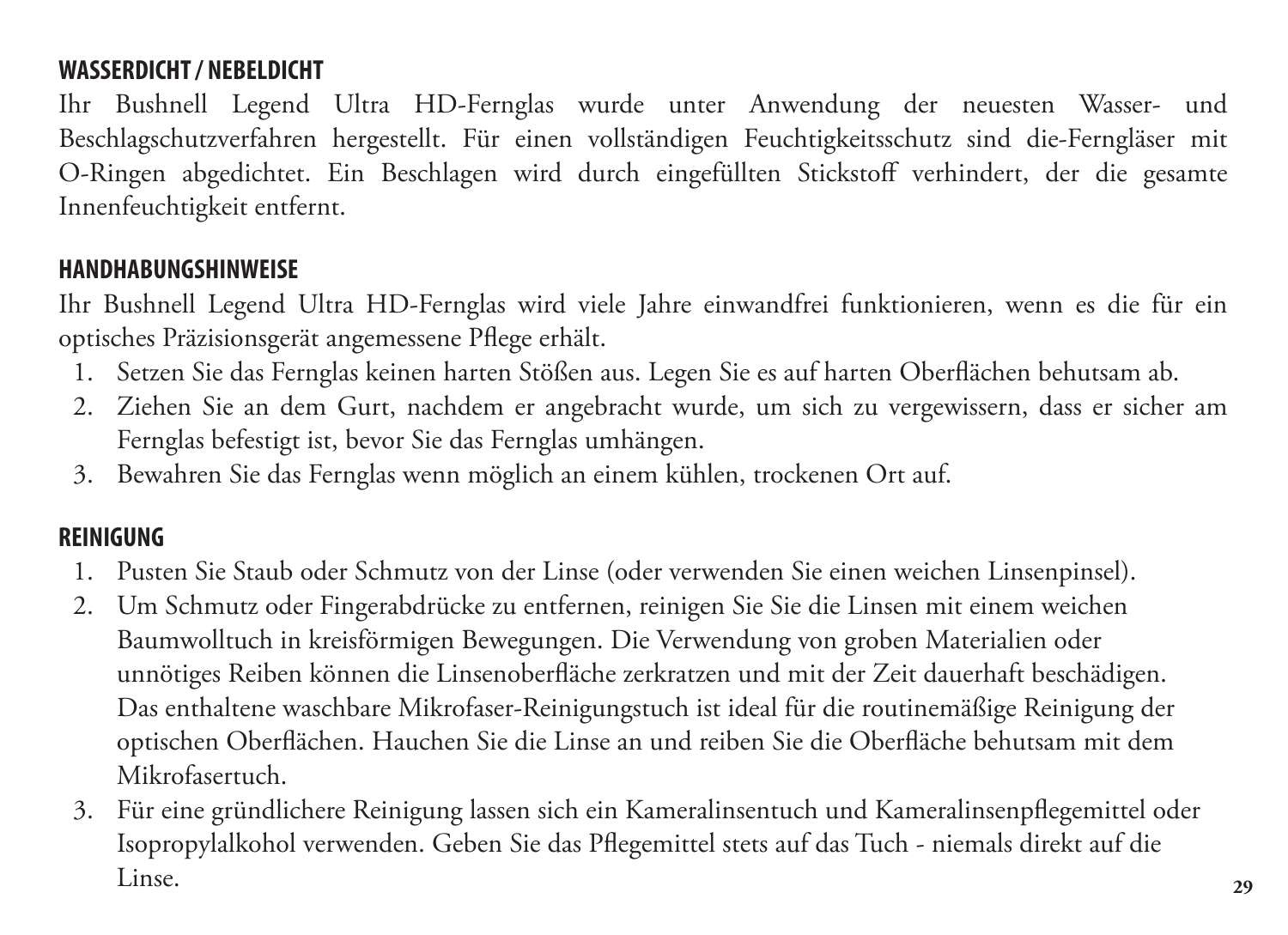#### **GARANTIE / REPARATUR**

#### **Legend Ultra HD™ LEBENSLANGE BESCHRÄNKTE GARANTIE**

Da wir auf die Qualität von Bushnell® Legend Ultra HD™ Ferngläsern vertrauen, garantieren wir fehlerlose Materialien und Verarbeitung für die gesamte Lebensdauer jedes Legend Ultra HD Fernglases\*. Diese Garantie wird allen Eigentümern von Legend Ultra HD Ferngläsern gewährt. Diese Garantie schließt nicht Schäden ein, die durch einen falschen Gebrauch, eine unvorschriftsmäßige Handhabung, Installation oder Wartung des Fernglases entstanden sind.

Auf Ihren Wunsch reparieren oder ersetzen wir jedes defekte Legend Ultra HD Fernrohr. Andere Garantieansprüche können nicht erhoben werden. Wir übernehmen keinerlei Haftung für die Transportkosten zu unserem Werk sowie die Demontage und den erneuten Zusammenbau des Fernglases. Ausgenommen von der Haftung sind außerdem alle Neben- und Folgeschäden. Da in einigen Staaten kein Haftungsausschluss für Neben- und Folgeschäden erlaubt ist, hat diese Einschränkung der Haftung unter Umständen für Sie keine Gültigkeit.

Alle Warenrücksendungen unter Garantie in den USA und Kanada müssen Folgendes enthalten:

- 1) Scheck/Mandat in Höhe von 10,00 \$ für Porto und Handhabung
- 2) Name und Anschrift für Rücksendung des Produkts
- 3) Beschreibung des Defekts
- 4) Kaufnachweis
- 5) Um zu verhindern, dass beim Versand Transportschäden entstehen, das Produkt gut in einem stabilen Karton verpacken. Beizufügen ist das Porto für die Rücksendung an den Absender. Produkt einsenden an:

| In den USA:                      | In KANADA:                       |
|----------------------------------|----------------------------------|
| <b>Bushnell Outdoor Products</b> | <b>Bushnell Outdoor Products</b> |
| Attn.: Repairs                   | Attn.: Repairs                   |
| $9200$ Cody                      | 140 Great Gulf Drive, Unit # B   |
| Overland Park, Kansas 66214      | Vaughan, Ontario L4K 5W1         |

Im Falle von Produkten, die außerhalb der USA oder Kanadas erworben wurden, erfragen Sie Informationen zur gültigen Garantie bitte bei Ihrem Fachhändler. In Europa können Sie sich außerdem wenden an:

> Bushnell Germany GmbH European Service Centre Mathias-Brüggen-Str. 80 D-50827 Köln GERMANY Tel: +49 221 995568-0 Fax: +49 221 995568-20

Vorliegende Garantie gibt Ihnen bestimmte gesetzlich festgelegte Rechte. Gegebenenfalls haben Sie andere Rechte, die von der im jeweiligen Land gültigen Gesetzgebung abhängen.

©2013 Bushnell Outdoor Products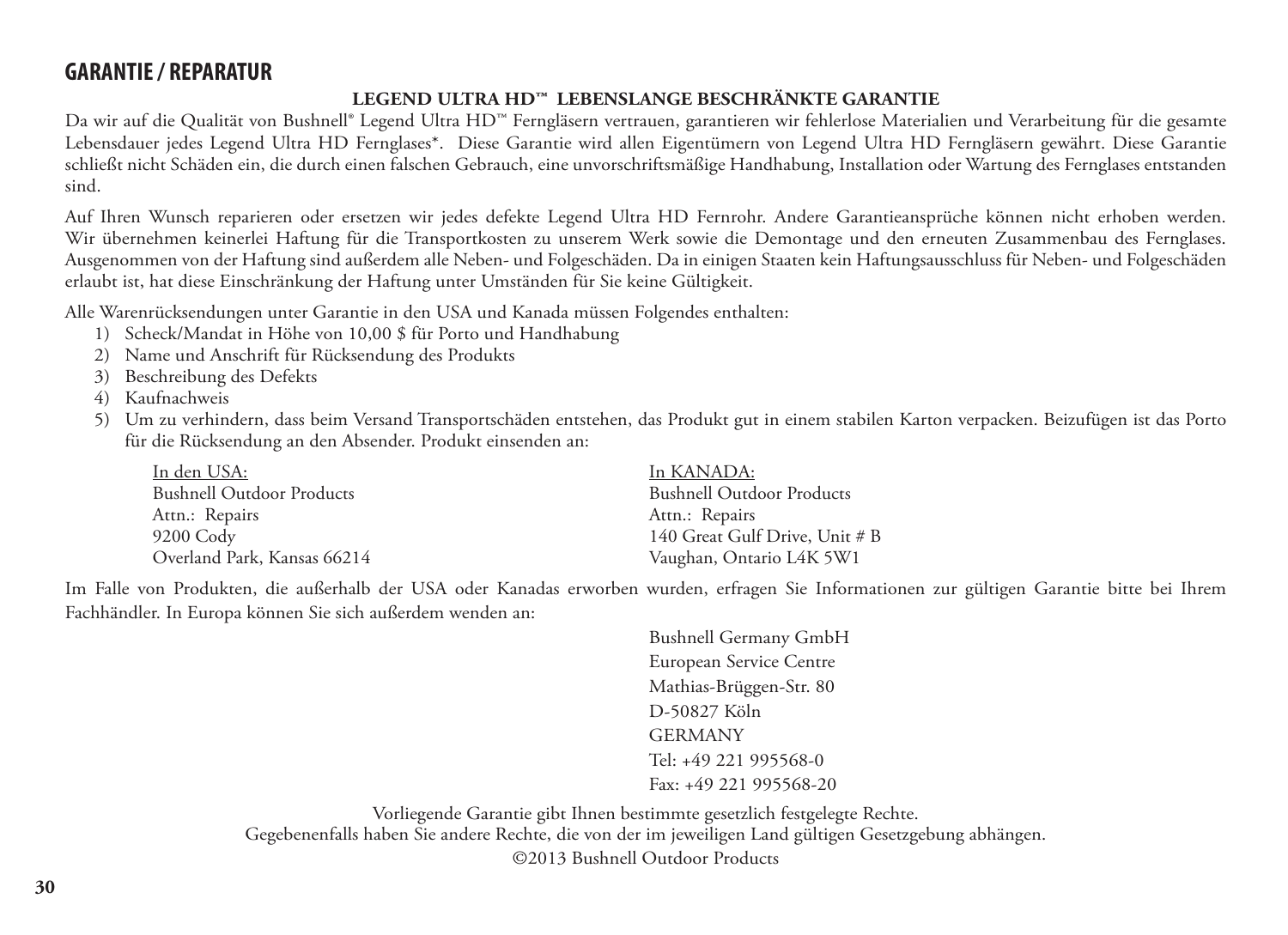# **Consultate le novità di questo nuovo Legend.**

La nuova generazione di binocoli Legend di Bushnell è stata riprogettata utilizzando ottiche a prestazioni ancora maggiori e un design della struttura più leggero e robusto. Non c'è da stupirsi se li abbiamo chiamati "Ultra HD". Per avere il massimo nella risoluzione e nella fedeltà del colore, sono stati riprogettati con un vetro di prima qualità di tipo ED ad alta densità. L'ottica di elevatissima definizione è a multistrato completo, ogni lente è trattata singolarmente in modo personalizzato con il nostro nuovo Ultra Wide Band Coating che ottimizza la luminosità e il contrasto. Il nuovo Rainguard® HD riduce più che mai la formazione di gocce dovute a umidità e migliora ulteriormente la trasmissione della luce garantendo nel contempo che il brutto tempo o il proprio respiro non vi precluda mai la vista. Abbiamo ridotto il peso aggiungendo un chassis in magnesio. Grazie a un campo visivo di prima qualità e alla distanza occhio-oculare molto elevata, l'ultimo arrivato della serie Legend consente con meno sforzo di avere un'ampiezza di visuale del paesaggio mai avuta prima.

**Vetro ED di prima qualità.** Il vetro di fluorite di prima qualità a bassissima dispersione di tipo ED offre un'incredibile risoluzione e contrasto di colore ed elimina praticamente l'aberrazione cromatica e l'aberrazione cromatica laterale mettendo così in evidenza il maggior numero di dettagli possibili in condizioni di poca luce.

**Trattamento Ultra wide-band coating.**  Un trattamento di rivestimento antiriflesso personalizzato per ogni lente lungo il percorso ottico, al fine di consentire il passaggio della miglior luce possibile dal vetro frontale indietro fino all'oculare. Il risultato? Ottima luminosità e risoluzione "true color" in tutto le spettro di luce.

**Rainguard® HD.** Questo rivestimento idrorepellente, permanente e brevettato impedisce all'umidità dovuta a pioggia, neve, nevischio o condensazione di formare gocce e quindi consente di disperdere meno luce così da ottenere una visuale luminosa e chiara laddove altre ottiche risulterebbero inutili.

**31** \*U.S. Patents # 6,906,862 , 6,816,310 and 6,542,302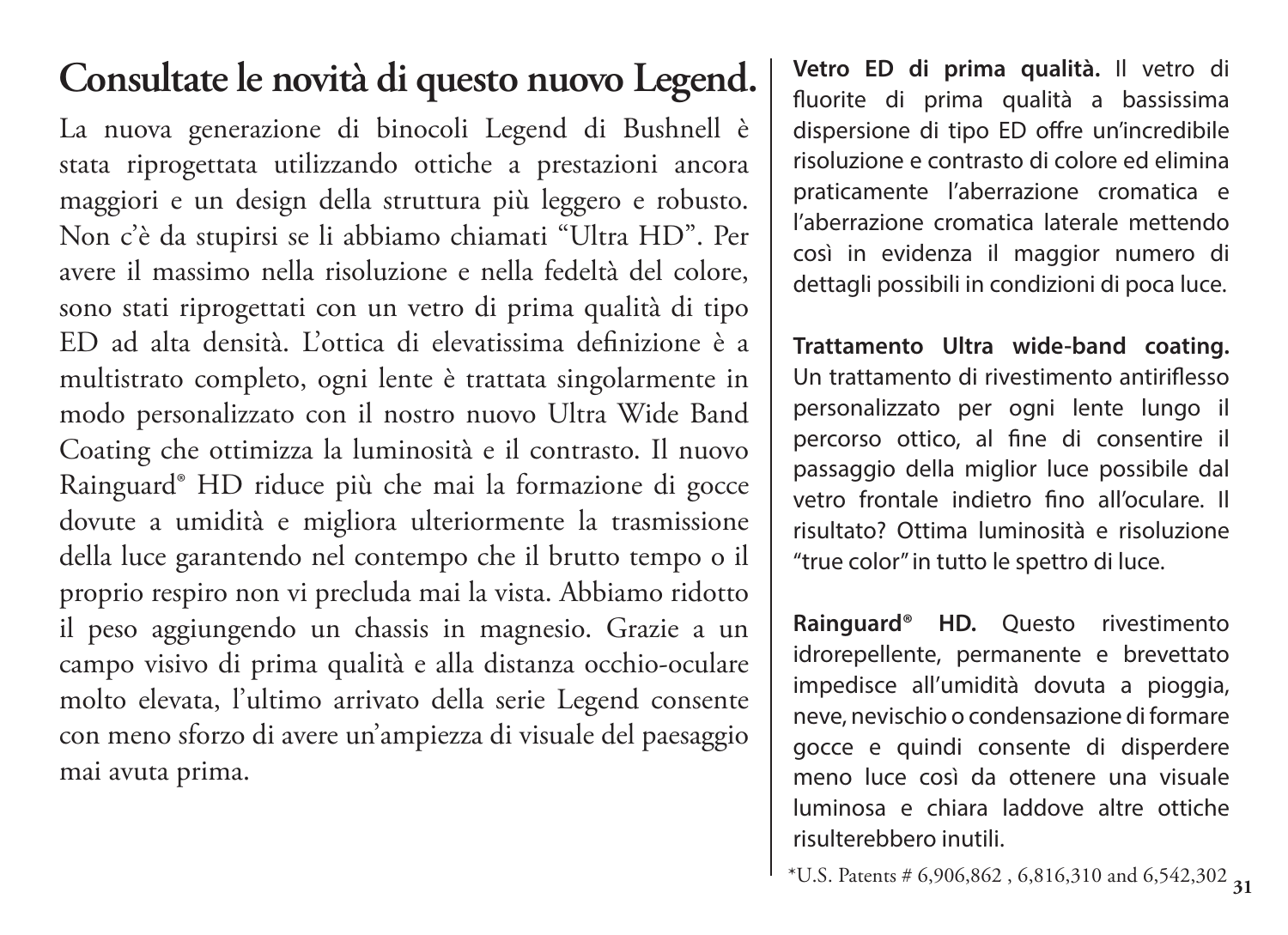Grazie di aver acquistato il nuovo binocolo Bushnell Legend Ultra HD™.

Questo manuale consente di ottimizzare la qualità di visione spiegando come sia possibile adattare il binocolo agli occhi e come aver cura di questo strumento. Leggere accuratamente le istruzioni prima di utilizzare il binocolo.

# **REGOLAZIONI PER GLI OCCHI**

# **Come regolare la distanza fra gli occhi**

La distanza fra gli occhi, chiamata "distanza interpupillare", varia da persona a persona.

Per ottenere un perfetto allineamento delle lenti agli occhi, seguire le seguenti istruzioni:

- 1. Tenere il binocolo nella normale posizione di osservazione.
- 2. Afferrare saldamente ciascun barilotto. Avvicinare o allontanare i barilotti *(Fig. 1)* finché non si vede un unico campo circolare. Reimpostare sempre il binocolo in questa posizione prima di usarlo.

# **Come eseguire la regolazione in base alla capacità visiva individuale**

Poiché la capacità visiva varia da persona a persona, il binocolo Bushnell Legend Ultra HD dispone della funzione di impostazione diottrica che consente di adattare in modo preciso il binocolo alla propria vista. Seguire le istruzioni sulla messa a fuoco presenti nella pagina successiva.

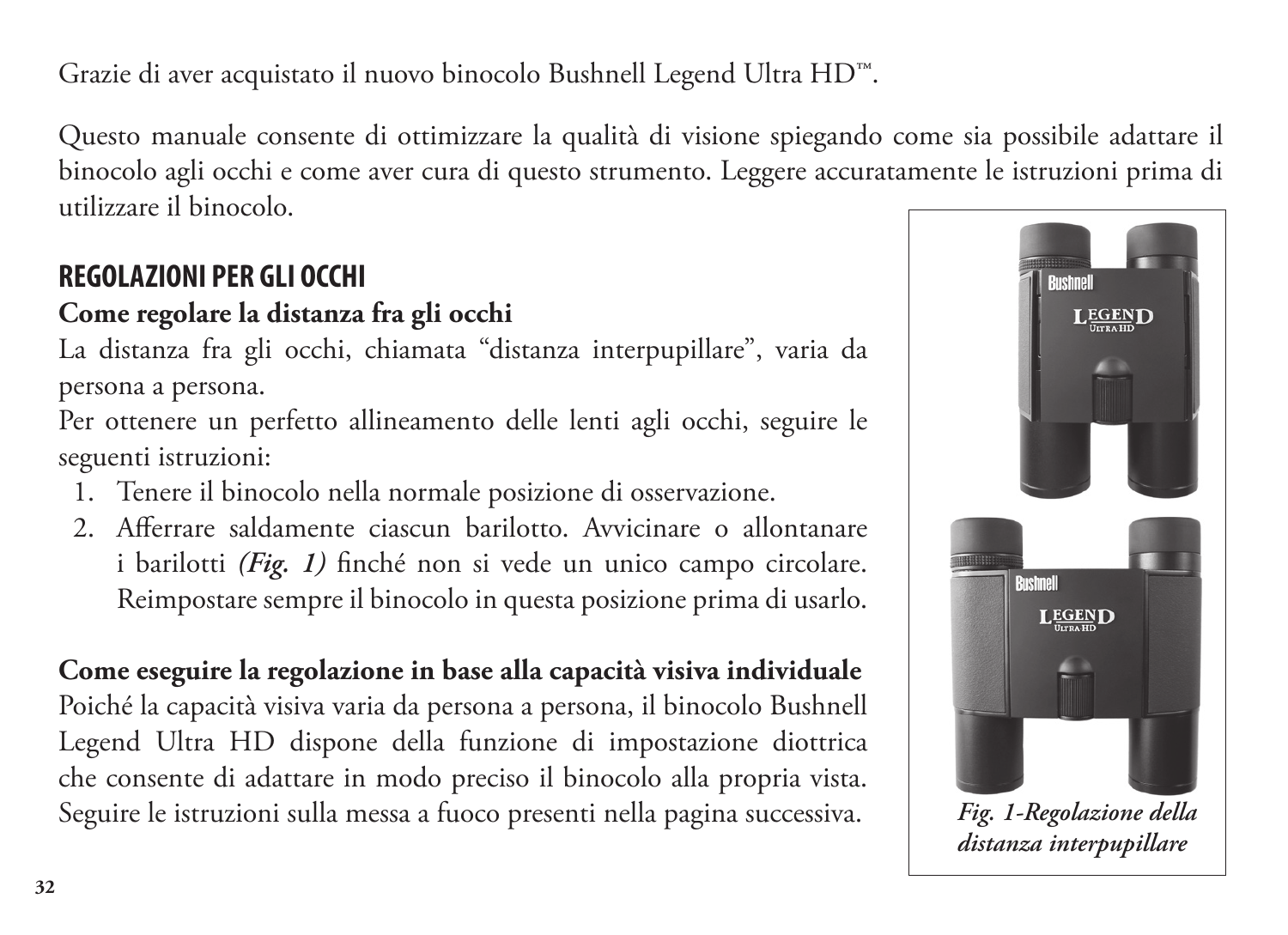# **MESSA A FUOCO**

- 1. Regolare la distanza interpupillare (*Fig.1*) fino a vedere un'unica immagine circolare.
- 2. L'anello di regolazione diottrica si trova direttamente sotto la conchiglia oculare destra. Assicurarsi che le diottrie siano regolate su "zero" (il piccolo segno verticale sull'anello delle diottrie deve essere allineato con il marcatore di riferimento verticale sul lato destro del binocolo) (*Fig.2*). Tenere sempre gli occhi aperti.
- 3. Utilizzando i tappi per le lenti fissati al binocolo o le mani, coprire le lenti dell'obiettivo (anteriore) sul lato destro del binocolo mentre si guarda dentro gli oculari.
- 4. Usando la manopola centrale di messa a fuoco (*Fig.3*), mettere a fuoco un oggetto distante con dettagli minuti (per esempio un muro di mattoni, rami di un albero ecc.) fino a che tali dettagli non risultano il più nitidi possibile sul lato sinistro.
- 5. Togliere la copertura alle lenti dell'obiettivo di destra e coprire le lenti dell'obiettivo di sinistra continuando a osservare lo stesso oggetto.
- 6. Ruotare l'anello di regolazione diottrica per mettere a fuoco l'oggetto sul lato destro del binocolo. Evitare di ruotare eccessivamente o forzare il meccanismo diottrico. Se non si riesce a mettere a fuoco l'oggetto a destra regolando l'anello diottrico, assicurarsi che l'oggetto sia ancora a fuoco a sinistra e che la manopola centrale di messa a fuoco non si sia spostata dalla sua posizione originale. La regolazione diottrica influisce solo sul lato destro.
- 7. Il vostro binocolo dovrebbe ora essere regolato per la vostra capacità



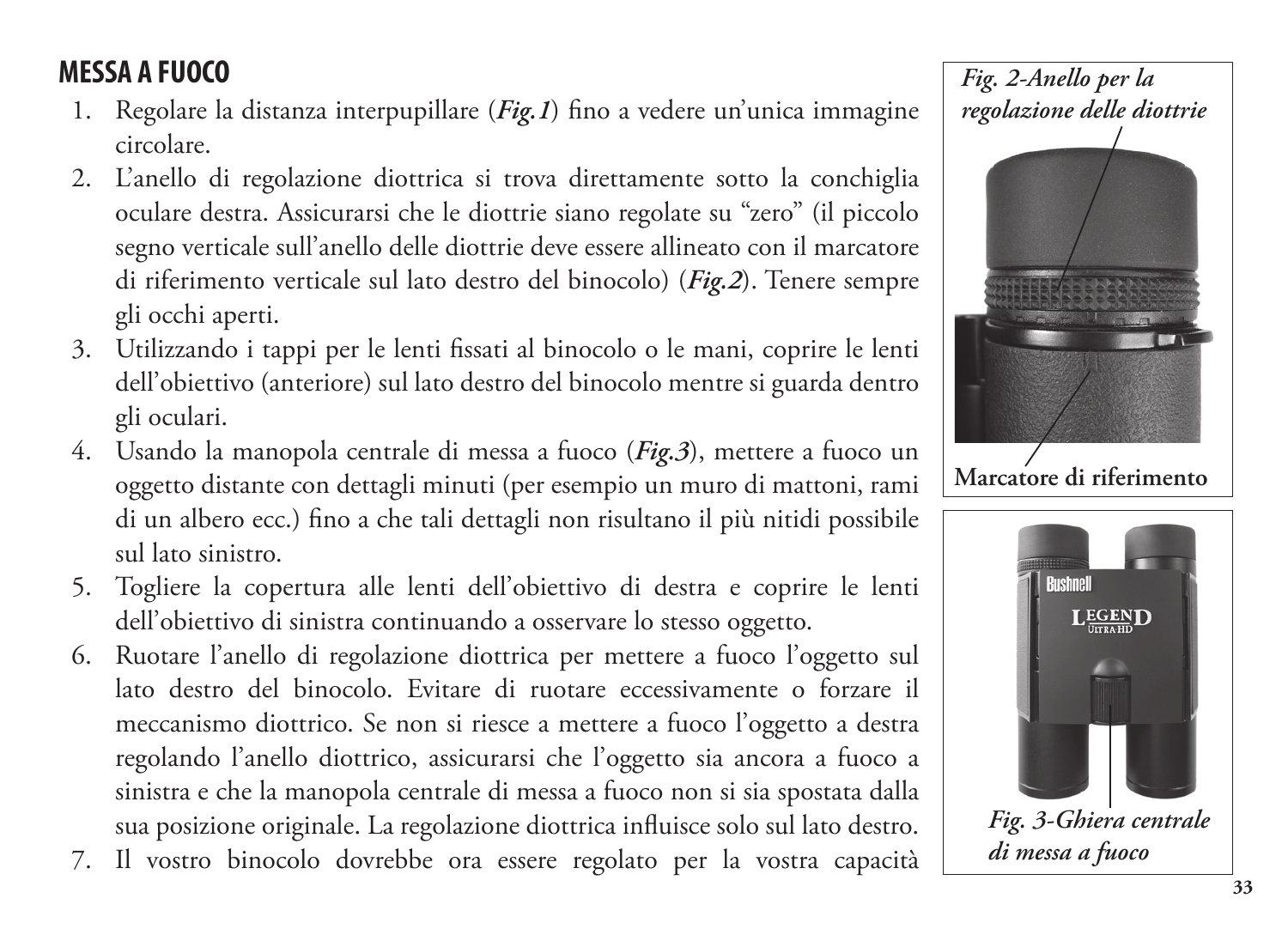visiva. È possibile ora mettere a fuoco a qualsiasi distanza girando semplicemente la manopola centrale della messa a fuoco. Prender nota dell'impostazione delle diottrie (segno piccolo sull'anello graduato delle diottrie che corrisponde al marcatore di riferimento verticale sul binocolo) per riferimenti futuri.

# **REGISTRAZIONE DELLA CONCHIGLIA OCULARE:**

Il binocolo Bushnell LegendUltra HD è provvisto di conchiglie oculari pieghevoli progettate per maggiore comodità di osservazione e per escludere la luce esterna. Per coloro che non indossano occhiali, piegare le conchiglie oculari verso l'alto ruotandole in senso antiorario finché non sono completamente bloccate nella posizione "su" *(Fig. 4)*. Se si indossano occhiali, assicurarsi che le conchiglie oculari siano in posizione "giù"; ciò consentirà di avere gli occhi più vicini alle lenti del binocolo permettendo così di osservare l'intero campo visivo. Per abbassare le conchiglie oculari dalla posizione estrema "su" ruotarle semplicemente in senso orario *(Fig. 5)*. Le conchiglie oculari possono essere lasciate in posizione "in mezzo" tra le posizioni estreme superiore e inferiore rendendole più adatte per determinate persone.



NON GUARDARE DIRETTAMENTE IL SOLE ATTRAVERSO IL BINOCOLO IN QUANTO GLI OCCHI POTREBBERO VENIRNE SERIAMENTE DANNEGGIATI



*Fig. 4-Conchiglia oculare in posizione "Su"*

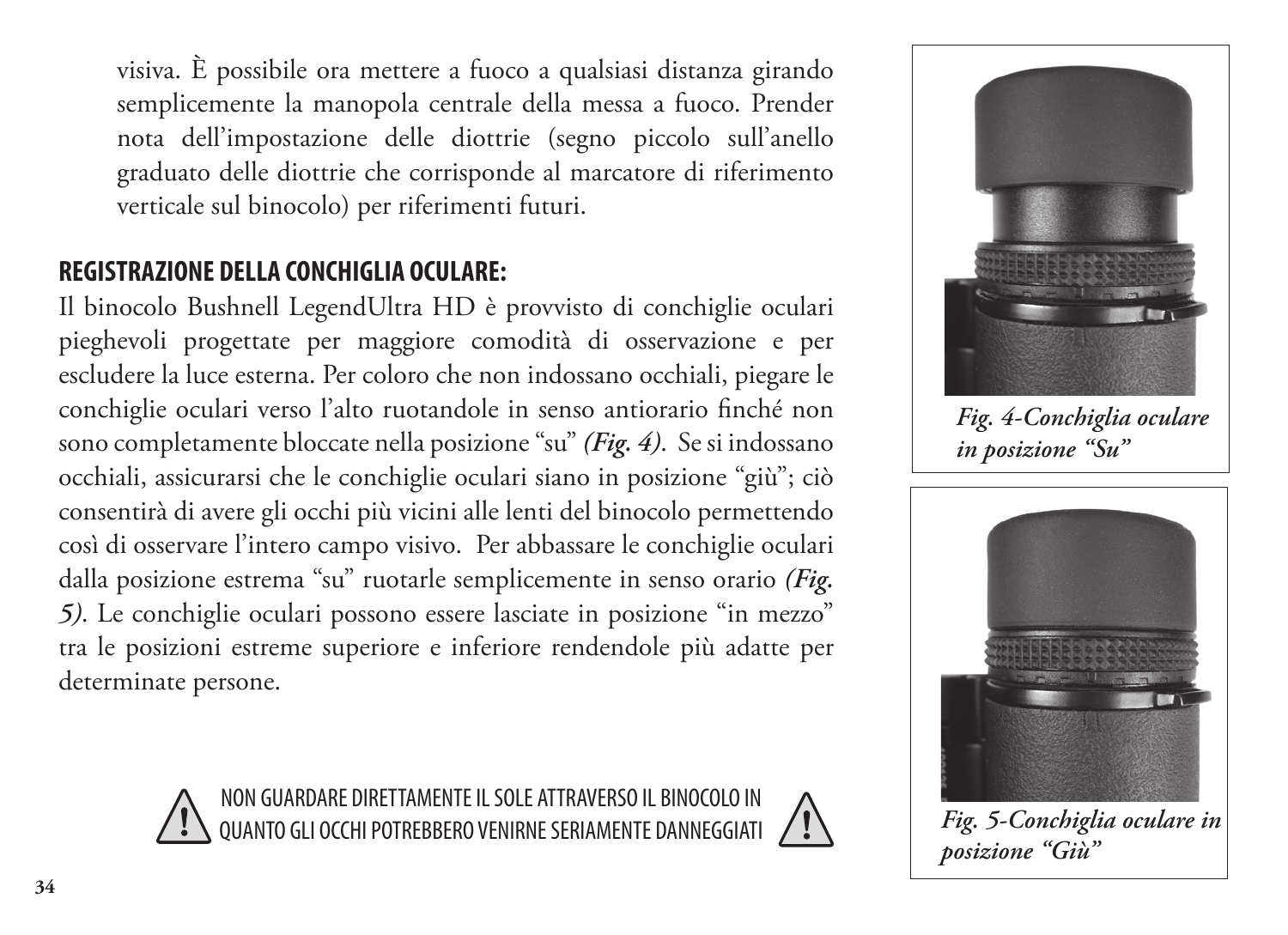# **FISSAGGIO TRACOLLA :**

Per agganciare la tracolla:

- 1. Far passare la sezione nera e stretta a un'estremità della tracolla attraverso l'anello su un lato del binocolo (sotto l'oculare).
- 2. Inserire la parte nera della cinghia nella fibbia di plastica nera, facendola passare attraverso la parte inferiore della fibbia (per facilitare l'operazione, prima allentare e spingere in fuori la parte della cinghia che passa già attraverso la parte superiore della fibbia).
- 3. Ripetere la procedura per l'altra estremità della cinghia e l'altro lato del binocolo.
- 4. Regolare la lunghezza della cinghia in modo che il binocolo penda intorno al collo in posizione comoda (potrebbe prima essere necessario allentare leggermente la cinghia, in modo da tirarla facilmente attraverso la fibbia di plastica, facendo attenzione a sostenere il binocolo per evitare che cada al suolo). Le parti eccedenti della cinghia nera che sporgono dopo avere eseguito la regolazione finale possono essere fissate in posizione facendo scivolare su di esse i passanti in plastica.
- 5. Prima di iniziare a usare il binocolo per la prima volta, assicurarsi che la cinghia sia fissata saldamente tirando il binocolo (tenendolo stretto con la mano) con la cinghia intorno al collo.

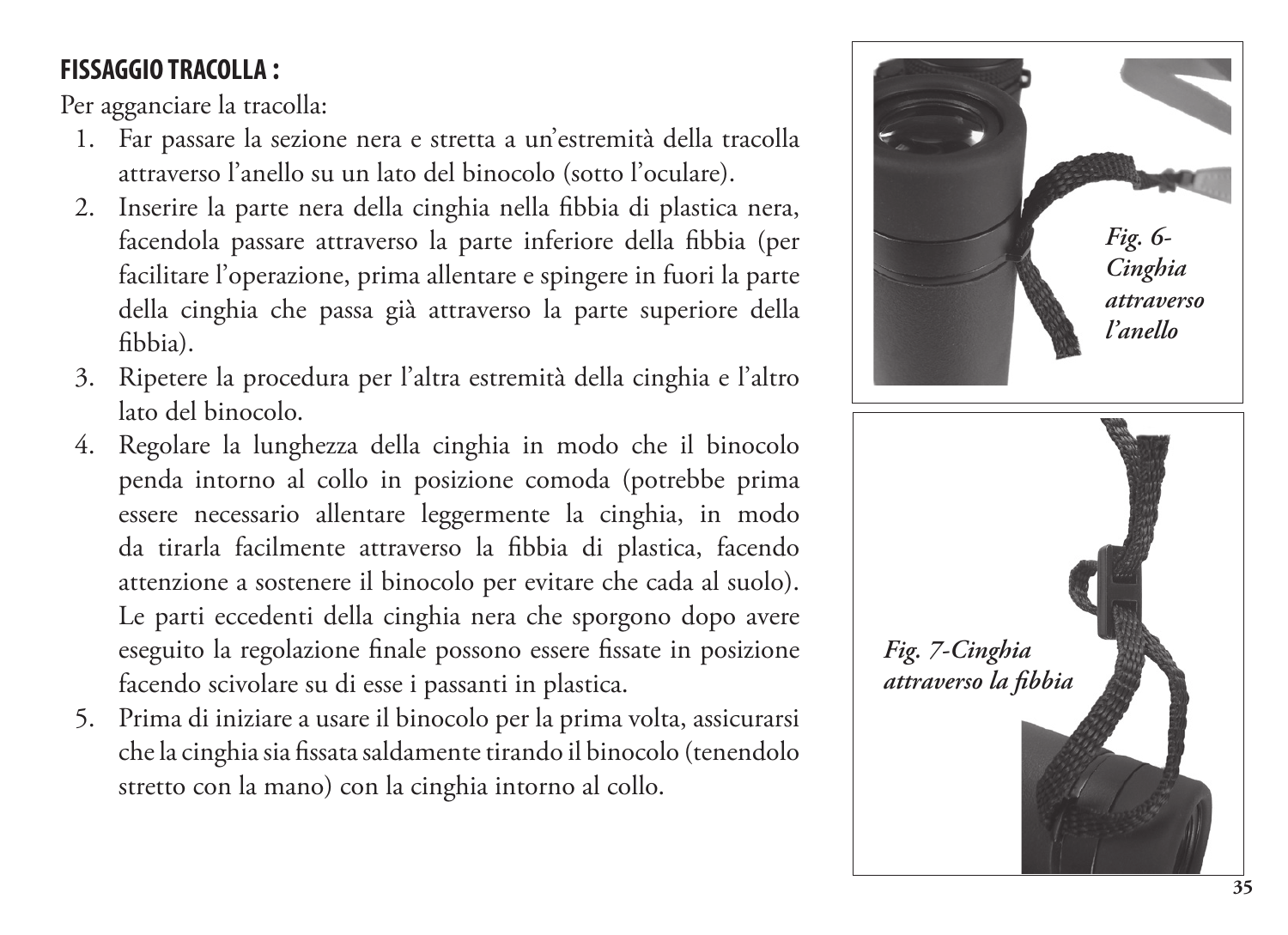### **IMPERMEABILE/ANTIAPPANNANTE**

Il binocolo Bushnell LegendUltra HD è stato progettato e prodotto utilizzando la più avanzata tecnologia impermeabile e antiappannante. I binocoli hanno una sigilattura con O-ring che li protegge perfettamente dall'umidità. La protezione antiappannante è fornita da azoto secco che rimuove tutta l'umidità interna.

# **ISTRUZIONI PER LA MANUTENZIONE DEL BINOCOLO**

Il binocolo Bushnell LegendUltra HD durerà per anni senza problemi se si presta la normale cura usata per tutti gli strumenti ottici.

- 1. Evitare urti bruschi. Appoggiare delicatamente il binocolo su superfici dure.
- 2. Tirare la tracolla dopo averla agganciata per assicurarsi di averla fissata fermamente al binocolo prima di appenderlo intorno al collo.
- 3. Conservare il binocolo in un luogo fresco e asciutto laddove possibile.

#### **PULIZIA**

- 1. Soffiare dalle lenti ogni traccia di polvere e di frammenti (oppure usare una spazzola morbida per lenti).
- 2. Rimuovere polvere o impronte, pulire con il panno in microfibra in dotazione strofinando con un movimento circolare. Utilizzando un panno ruvido o strofinando eccessivamente, si possono graffiare le lenti e anche danneggiare irreversibilmente. Il panno lavabile di pulizia in microfibra in dotazione è ideale per la pulitura ordinaria delle ottiche. Respirare leggermente sulle lenti per fornire una piccola quantità di umidità, quindi sfregare delicatamente le lenti con il panno in microfibra.
- 3. Per una pulizia più radicale, si può usare un tessuto per lenti e un fluido per la pulizia delle lenti di tipo fotografico oppure alcool isopropilico. Applicare sempre il liquido sul panno di pulizia, mai direttamente sulle lenti.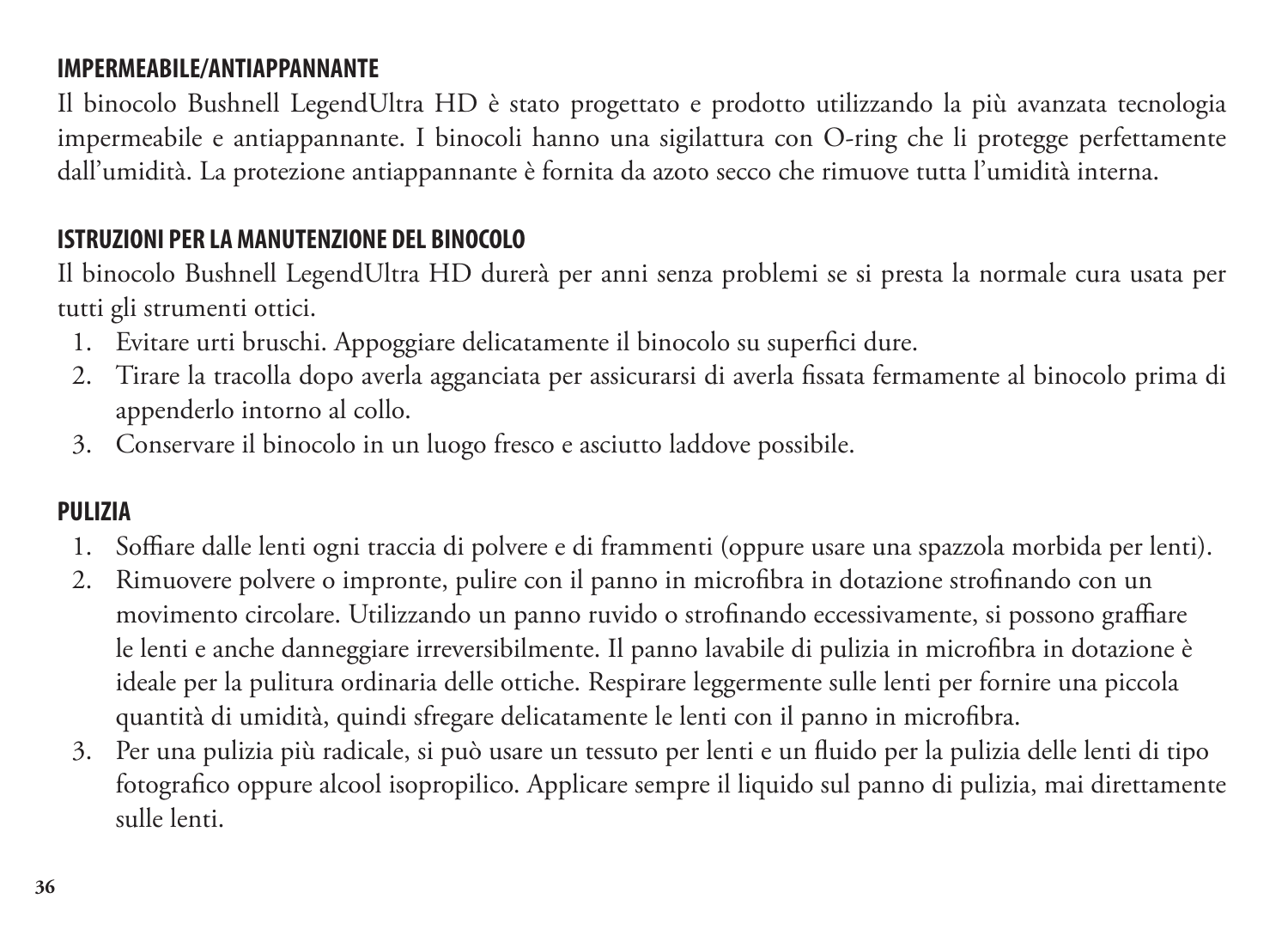#### **GARANZIA / RIPARAZIONI**

#### **GARANZIA LIMITATA A VITA Legend Ultra HD™**

Si garantisce che i binocoli Bushnell® Legend Ultra HD™ saranno esenti da difetti di materiale e fabbricazione per la loro intera durata\*. La garanzia viene offerta a ogni proprietario di un binocolo Legend Ultra HD. Sono esclusi dalla garanzia eventuali danni causati da abuso oppure maneggiamento, installazione o manutenzione impropri del binocolo.

A nostra sola discrezione ripareremo o sostituiremo un binocolo Legend Ultra HD eventualmente difettoso; tale rimedio è l'unico previsto da questa garanzia. Non saremo responsabili in nessun caso dei costi di trasporto al nostro recapito, dei costi di rimozione o reinstallazione del binocolo oppure di danni incidentali o indiretti. In alcuni stati o nazioni le norme di legge non permettono l'esclusione della limitazione di danni incidentali o diretti; in tal caso la precedente limitazione o esclusione non si applica.

A un prodotto restituito negli Stati Uniti o in Canada e coperto da questa garanzia occorre allegare quanto segue.

- 1) Assegno/ordine di pagamento per l'importo di 10 \$US per coprire i costi di spedizione.
- 2) Nome e indirizzo da utilizzare per la restituzione del prodotto.
- 3) Una spiegazione del difetto.
- 4) Scontrino.
- 5) Il prodotto deve essere imballato in una scatola robusta, per prevenire danni durante il trasporto, e va spedito franco destinatario a uno dei seguenti indirizzi.

| Recapito negli Stati Uniti       | Recapito in Canada               |
|----------------------------------|----------------------------------|
| <b>Bushnell Outdoor Products</b> | <b>Bushnell Outdoor Products</b> |
| Attn.: Repairs                   | Attn.: Repairs                   |
| 9200 Cody                        | 140 Great Gulf Drive, Unit # B   |
| Overland Park, Kansas 66214      | Vaughan, Ontario L4K 5W1         |

Per prodotti acquistati fuori degli Stati Uniti o del Canada, rivolgersi al rivenditore per le clausole pertinenti della garanzia. n Europa si può anche contattare la Bushnell a al seguente recapito:

 European Service Centre Mathias-Brüggen-Str. 80 D-50827 Köln GERMANY Tel: +49 221 995568-0 Fax: +49 221 995568-20

Questa garanzia dà specifici diritti legali. Eventuali altri diritti variano da una nazione all'altra. ©2013 Bushnell Outdoor Products